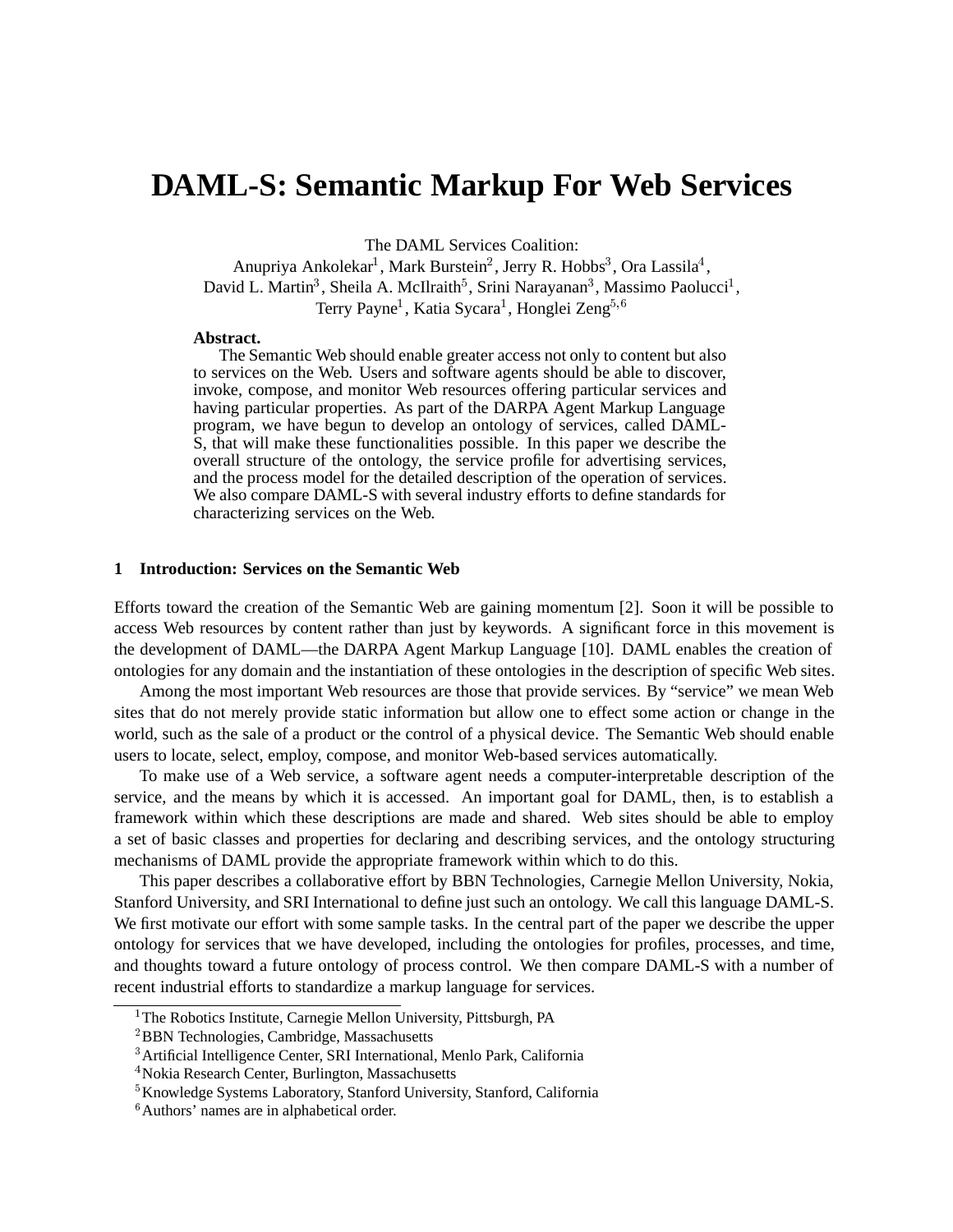## **2 Some Motivating Tasks**

Services can be simple or primitive in the sense that they invoke only a single Web-accessible computer program, sensor, or device that does not rely upon another Web service, and there is no ongoing interaction between the user and the service, beyond a simple response. For example, a service that returns a postal code or the longitude and latitude when given an address would be in this category. Alternately, services can be complex, composed of multiple primitive services, often requiring an interaction or conversation between the user and the services, so that the user can make choices and provide information conditionally. One's interaction with www.amazon.com to buy a book is like this; the user searches for books by various criteria, perhaps reads reviews, may or may not decide to buy, and gives credit card and mailing information. DAML-S is meant to support both categories of services, but complex services have provided the primary motivations for the features of the language. The following four sample tasks will give the reader an idea of the kinds of tasks we expect DAML-S to enable [13, 14].

- 1. **Automatic Web service discovery.** Automatic Web service discovery involves the automatic location of Web services that provide a particular service and that adhere to requested constraints. For example, the user may want to find a service that sells airline tickets between two given cities and accepts a particular credit card. Currently, this task must be performed by a human who might use a search engine to find a service, read the Web page, and execute the service manually, to determine if it satisfies the constraints. With DAML-S markup of services, the information necessary for Web service discovery could be specified as computer-interpretable semantic markup at the service Web sites, and a service registry or ontology-enhanced search engine could be used to locate the services automatically. Alternatively, a server could proactively advertise itself in DAML-S with a service registry, also called middle agent [4, 24, 12], so that requesters can find it when they query the registry. Thus, DAML-S must provide declarative advertisements of service properties and capabilities that can be used for automatic service discovery.
- 2. **Automatic Web service invocation.** Automatic Web service invocation involves the automatic execution of an identified Web service by a computer program or agent. For example, the user could request the purchase of an airline ticket from a particular site on a particular flight. Currently, a user must go to the Web site offering that service, fill out a form, and click on a button to execute the service. Alternately the user might send an HTTP request directly to the service with the appropriate parameters in HTML. In either case, a human in the loop is necessary. Execution of a Web service can be thought of as a collection of function calls. DAML-S markup of Web services provides a declarative, computer-interpretable API for executing these function calls. A software agent should be able to interpret the markup to understand what input is necessary to the service call, what information will be returned, and how to execute the service automatically. Thus, DAML-S should provide declarative APIs for Web services that are necessary for automated Web service execution.
- 3. **Automatic Web service composition and interoperation.** This task involves the automatic selection, composition and interoperation of Web services to perform some task, given a high-level description of an objective. For example, the user may want to make all the travel arrangements for a trip to a conference. Currently, the user must select the Web services, specify the composition manually, and make sure that any software needed for the interoperation is custom-created. With DAML-S markup of Web services, the information necessary to select and compose services will be encoded at the service Web sites. Software can be written to manipulate these representations, together with a specification of the objectives of the task, to achieve the task automatically. Thus, DAML-S must provide declarative specifications of the prerequisites and consequences of individual service use that are necessary for automatic service composition and interoperation.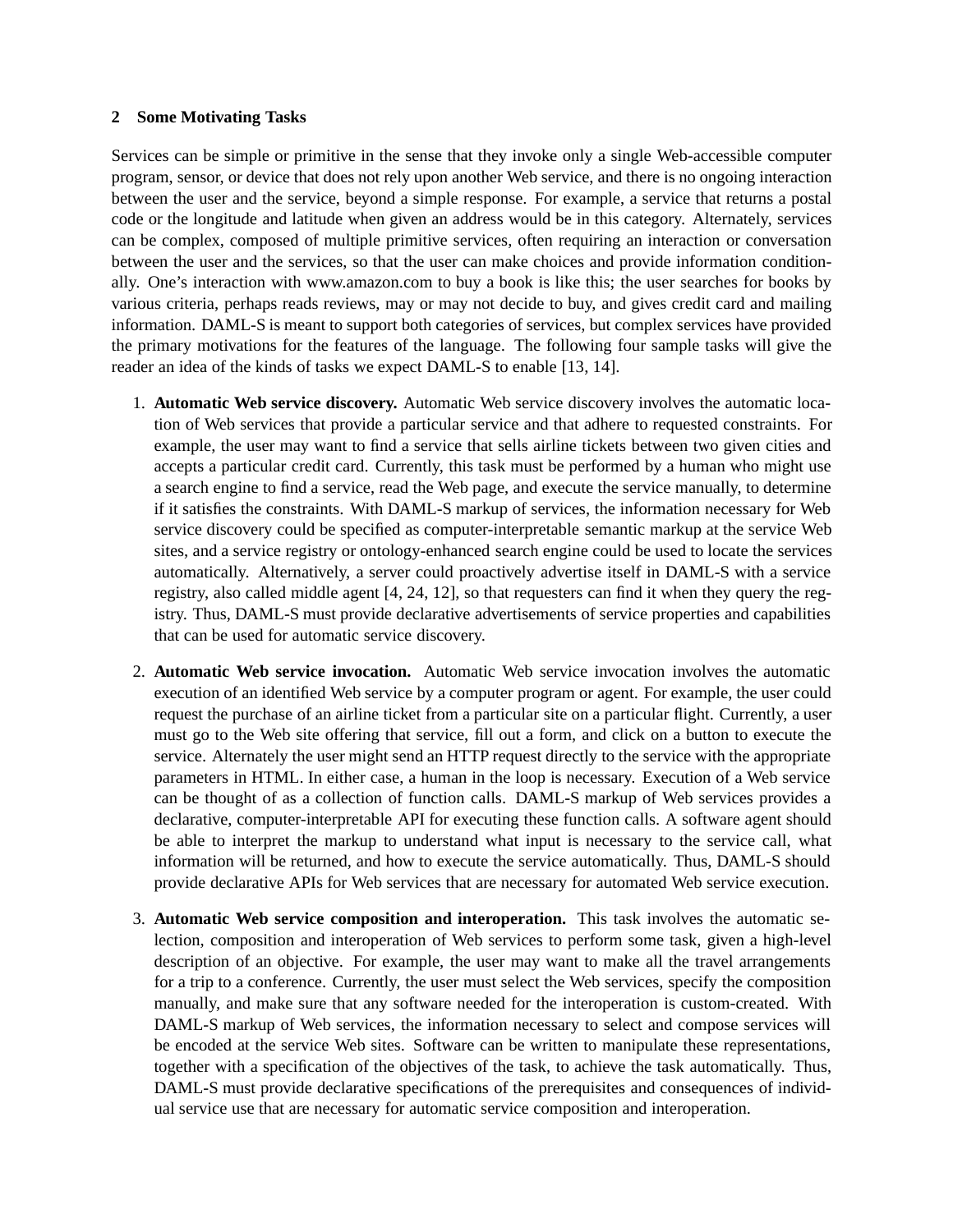4. **Automatic Web service execution monitoring.** Individual services and, even more, compositions of services, will often require some time to execute completely. Users may want to know during this period what the status of their request is, or their plans may have changed requiring alterations in the actions the software agent takes. For example, users may want to make sure their hotel reservation has already been made. For these purposes, it would be good to have the ability to find out where in the process the request is and whether any unanticipated glitches have appeared. Thus, DAML-S should provide descriptors for the execution of services. This part of DAML-S is a goal of ours, but it has not yet been defined.

Any Web-accessible program/sensor/device that is *declared* as a service will be regarded as a service. DAML-S does not preclude declaring simple, static Web pages to be services. But our primary motivation in defining DAML-S has been to support more complex tasks like those described above.

## **3 An Upper Ontology for Services**

The class Service stands at the top of a taxonomy of services, and its properties are the properties normally associated with all kinds of services. The upper ontology for services is silent as to what the particular subclasses of Service should be, or even the conceptual basis for structuring this taxonomy, but it is expected that the taxonomy will be structured according to functional and domain differences and market needs. For example, one might imagine a broad subclass, B2C-transaction, which would encompass services for purchasing items from retail Web sites, tracking purchase status, establishing and maintaining accounts with the sites, and so on.

Our structuring of the ontology of services is motivated by the need to provide three essential types of knowledge about a service (shown in figure 1), each characterized by the question it answers:

- *What does the service require of the user(s), or other agents, and provide for them?* The answer to this question is given in the "profile"." Thus, the class Service presents a ServiceProfile
- *How does it work?* The answer to this question is given in the "model." Thus, the class Service is describedBy a ServiceModel
- *How is it used?* The answer to this question is given in the "grounding." Thus, the class Service supports a ServiceGrounding

The properties presents, describedBy, and supports are properties of Service. The classes ServiceProfile, ServiceModel, and ServiceGrounding are the respective ranges of those properties. We expect that each descendant class of Service, such as B2C-transaction, will present a descendant class of Service-Profile, be describedBy a descendant class of *ServiceModel*, and support a descendant class of *Service-Grounding*. The details of profiles, models, and groundings may vary widely from one type of service to another—that is, from one descendant class of Service to another. But each of these three classes provides an essential type of information about the service, as characterized in the rest of the paper.

The service profile tells "what the service does"; that is, it gives the type of information needed by a service-seeking agent to determine whether the service meets its needs (typically such things as input and output types, preconditions and postconditions, and binding patterns). In future versions, we will use logical rules or their equivalent in such a specification for expressing interactions among parameters. For instance, a rule might say that if a particular input argument is bound in a certain way, certain other input arguments may not be needed, or may be provided by the service itself. As DAML and DAML-S

 ${}^{7}$ A service profile has also been called service capability advertisement [20].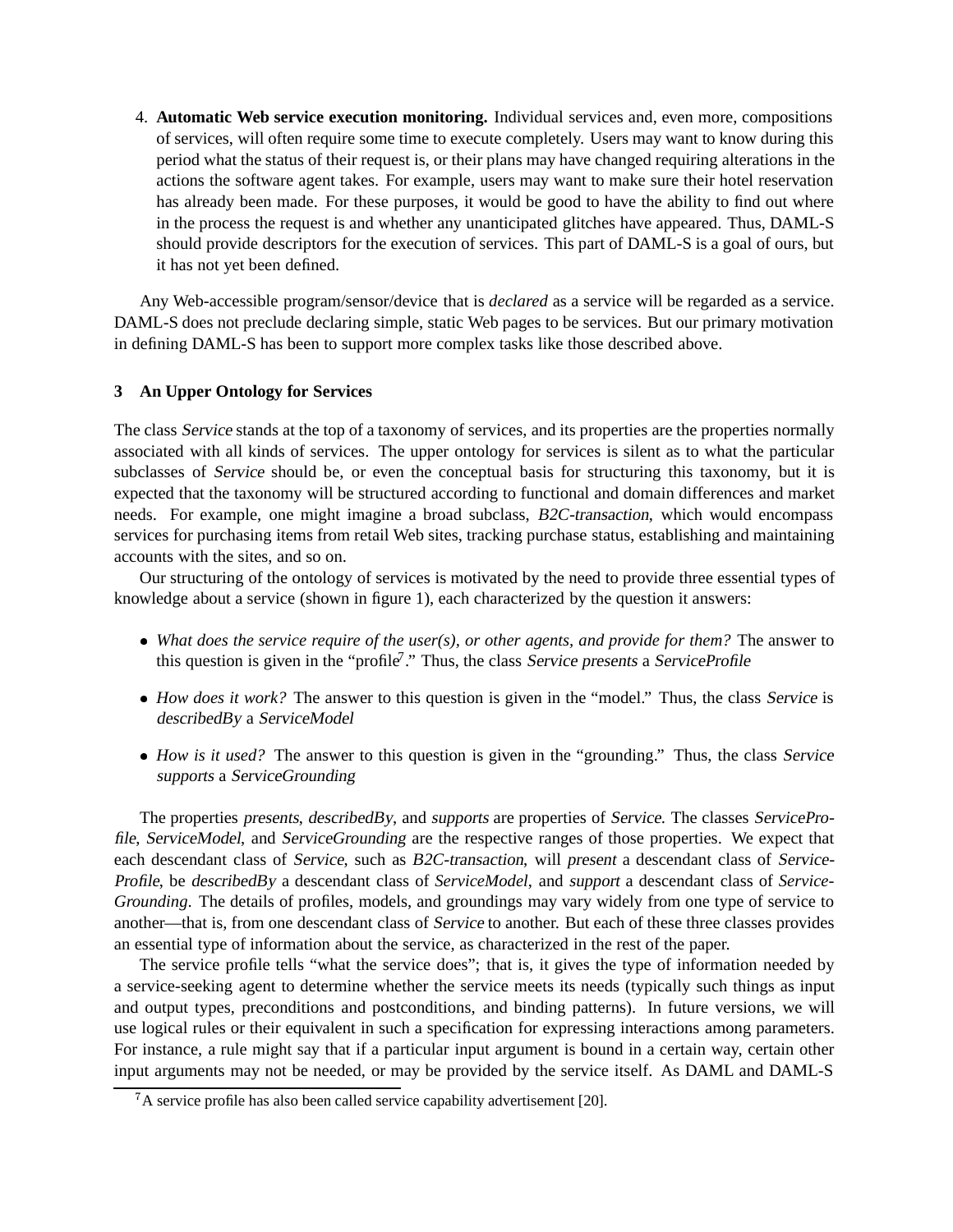

Figure 1: Top level of the service ontology

and their applications evolve, logical rules and inferential approaches enabled by them are likely to play an increasingly important role in models and groundings, as well as in profiles. See [5] for additional examples.

The service model tells "how the service works"; that is, it describes what happens when the service is carried out. For non-trivial services (those composed of several steps over time), this description may be used by a service-seeking agent in at least four different ways: (1) to perform a more in-depth analysis of whether the service meets its needs; (2) to compose service descriptions from multiple services to perform a specific task; (3) during the course of the service enactment, to coordinate the activities of the different participants; (4) to monitor the execution of the service. For non-trivial services, the first two tasks require a model of action and process, the last two involve, in addition, an execution model.

A service grounding ("grounding" for short) specifies the details of how an agent can access a service. Typically a grounding will specify a communications protocol (e.g., RPC, HTTP-FORM, CORBA IDL, SOAP, Java RMI, OAA ACL [12]), and service-specific details such as port numbers used in contacting the service. In addition, the grounding must specify, for each abstract type specified in the ServiceModel, an unambiguous way of exchanging data elements of that type with the service (that is, the marshaling/serialization techniques employed). The likelihood is that a relatively small set of groundings will come to be widely used in conjunction with DAML services. Groundings will be specified at various well-known URIs.

Generally speaking, the ServiceProfile provides the information needed for an agent to discover a service. Taken together, the ServiceModel and ServiceGrounding objects associated with a service provide enough information for an agent to make use of a service.

The upper ontology for services deliberately does not specify any cardinalities for the properties presents, describedBy, and supports. Although, in principle, a service needs all three properties to be fully characterized, it is possible to imagine situations in which a partial characterization could be useful. Hence, there is no specification of a minimum cardinality. Further, it should certainly be possible for a service to offer multiple profiles, multiple models, and/or multiple groundings. Hence, there is no specification of a maximum cardinality.

In general, there need not exist a one-to-one correspondence between profiles, models, and/or groundings. The only constraint among these three characterizations that might appropriately be expressed at the upper level ontology is that for each model, there must be at least one supporting grounding.

In the following two sections we discuss the service profile and the service model in greater detail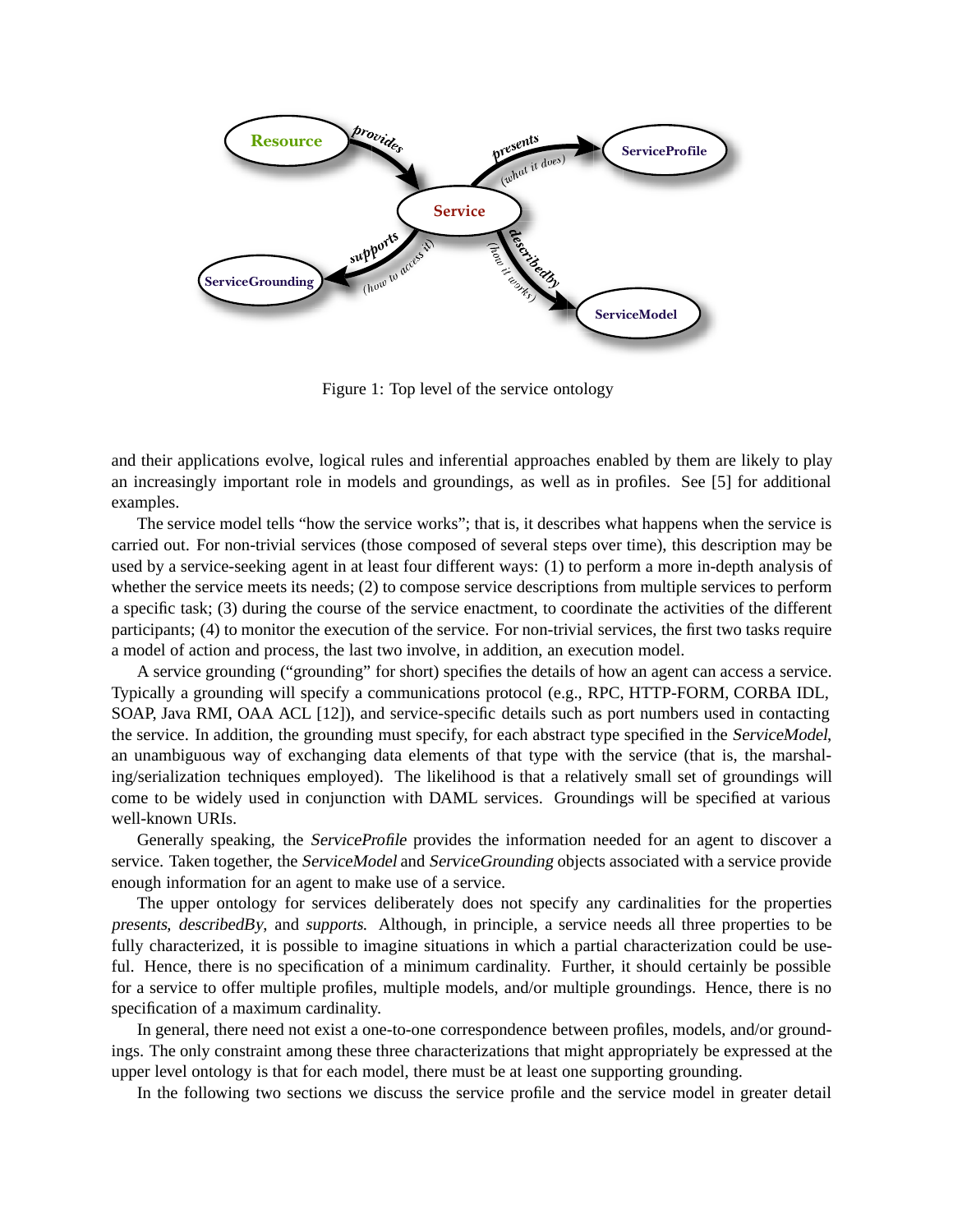(Service groundings are not discussed further, but will be covered in greater depth in a subsequent publication.)

#### **4 Service Profiles**

A service profile provides a high-level description of a service and its provider [21, 20]; it is used to request or advertise services with discovery/location registries. Service profiles consist of three types of information: a human readable *description* of the service; a specification of the *functionalities* that are provided by the service; and a host of *functional attributes* which provide additional information and requirements about the service that assist when reasoning about several services with similar capabilities. Service functionalities are represented as a transformation from the inputs required by the service to the outputs produced. For example, a news reporting service would advertise itself as a service that, given a date, will return the news reported on that date. Functional attributes specify additional information about the service, such as what guarantees of response time or accuracy it provides, or the cost of the service.

While service providers use the service profile to advertise their services, service requesters use the profile to specify what services they need and what they expect from such a service. For instance, a requester may look for a news service that reports stock quotes with no delay with respect to the market. The role of the registries is to match the request against the profiles advertised by other services and identify which services provide the best match.

Implicitly, the service profiles specify the intended purpose of the service, because they specify only those functionalities that are publicly provided. A book-selling service may involve two different functionalities: it allows other services to browse its site to find books of interest, and it allows them to buy the books they found. The book-seller has the choice of advertising just the book-buying service or both the browsing functionality and the buying functionality. In the latter case the service makes public that it can provide browsing services, and it allows everybody to browse its registry without buying a book. In contrast, by advertising only the book-selling functionality, but not the browsing, the agent discourages browsing by requesters that do not intend to buy. The decision as to which functionalities to advertise determines how the service will be used: a requester that intends to browse but not to buy would select a service that advertises both buying and browsing capabilities, but not one that advertises buying only.

The service profile contains only the information that allows registries to decide which advertisements are matched by a request. To this extent, the information in the profile is a summary of the information in the process model and service grounding. Where, as in the above example, the service does not advertise some of its functionalities, they will not be part of the service profile. But they *are* part of the service model to the extent that they are needed for *achieving* the advertised services. For example, looking for a book is an essential prerequisite for buying it, so it would be specified in the process model, but not necessarily in the profile. Similarly, information about shipping may appear within the process model but not the profile.

## *4.1 Description*

Information about the service, such as its provenance or a text summary, is provided within the profile. This is primarily for use by human users, although these properties are considered when locating requested services.

#### *4.2 Functionality Description*

An essential component of the profile is the specification of what the service provides and the specification of the conditions that have to be satisfied for a successful result. In addition, the profile specifies what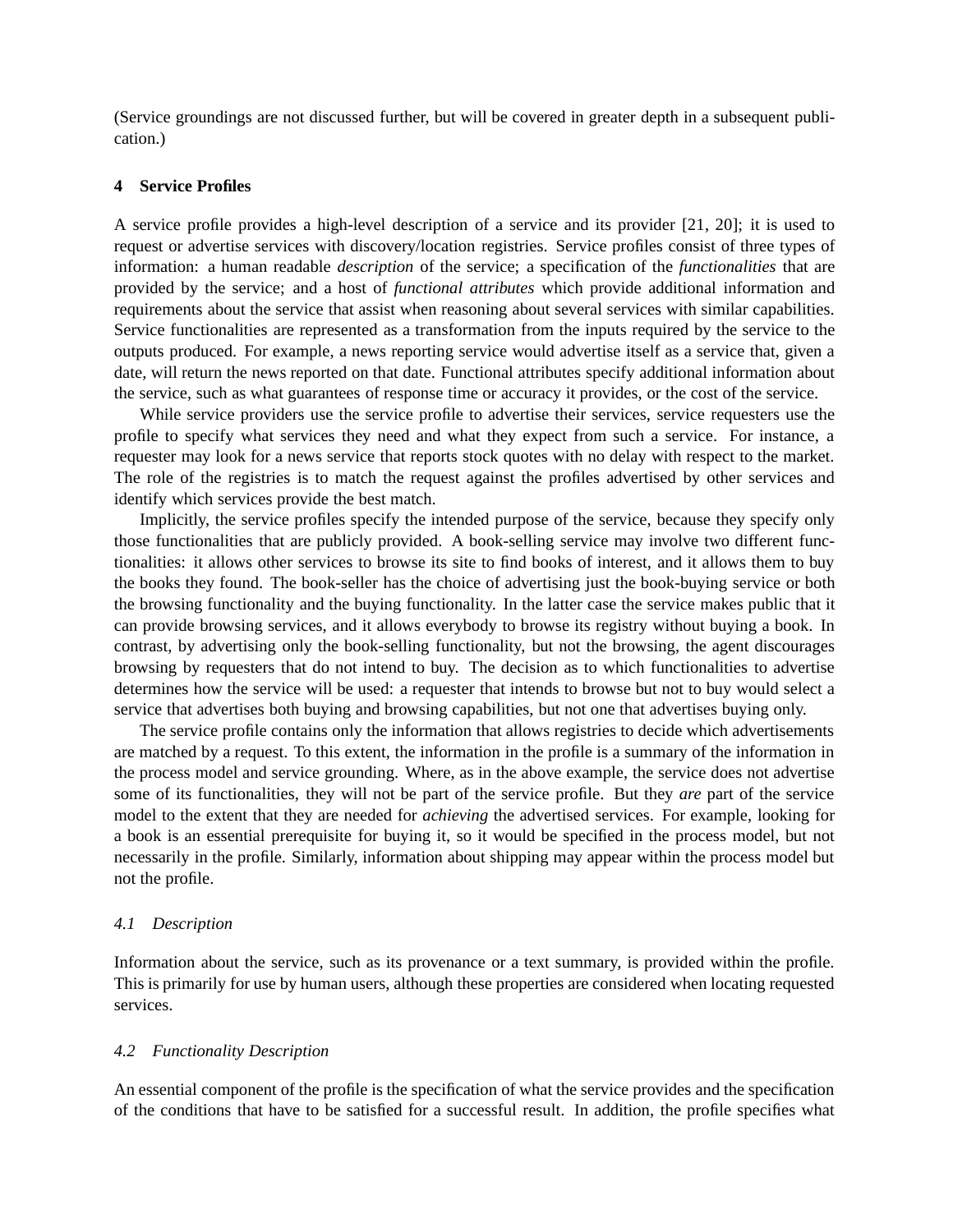conditions result from the service including the expected and unexpected results of the service activity.

The service is represented by input and output properties of the profile. The input property specifies the information that the service requires to proceed with the computation. For example, a book-selling service could require the credit-card number and bibliographical information of the book to sell. The outputs specify the result of the operation of the service. For the book-selling agent the output could be a receipt that acknowledges the sale.

```
<rdf:Property rdf:ID="input">
  <rdfs:comment>
    Property describing the inputs of a service in the Service Profile
  </rdfs:comment>
  <rdfs:domain rdf:resource="#ServiceProfile"/>
  <rdfs:subPropertyOf rdf:resource="#parameter"/>
</rdf:Property>
```
While inputs and outputs represent the service, they are not the only things affected by the operations of the service. For example, to complete the sale the book-selling service requires that the credit card is valid and not overdrawn or expired. In addition, the result of the sale is not only that the buyer owns the book (as specified by the outputs), but that the book is physically transferred from the the warehouse of the seller to the house of the buyer. These conditions are specified by precondition and effect properties of the profile. Preconditions present one or more logical conditions that should be satisfied prior to the service being requested. These conditions should have associated explicit effects that may occur as a result of the service being performed. Effects are events that are caused by the successful execution of a service.

```
<rdf:Property rdf:ID="precondition">
  <rdfs:domain rdf:resource="#ServiceProfile"/>
  <rdfs:range rdf:resource="#Thing"/>
</rdf:Property>
```
The service profile also provides a specific type of precondition called an accessCondition, that is expected to be true for the service to succeed, but is not modified by the activity of the service. Access conditions are used when the access to the service is restricted to only some users: as, for example, services that are restricted to users affiliated to some organization. For instance, to access a classified news service a user needs to have some level of clearance, details about it would be specified as an accessCondition.

Finally, the profile allows the specification of what domainResourcesare affected by the use of the service. These domain resources may include computational resources such as bandwidth or disk space as well as more material resources consumed when the service controls some machinery. This type of resource may include fuel, or materials modified by the machine.

#### *4.3 Functional Attributes*

In the previous section we introduced the functional description of services. Yet there are other aspects of services that the users should be aware of. While a service may be accessed from anywhere on the Internet, it may only be applicable to a specific audience. For instance, although it is possible to order food for delivery from a Pittsburgh-based restaurant Web site in general, one cannot reasonably expect to do this from California. Functional attributes address the problem that there are properties that can be used to describe a service other than as a functional process. These properties are described below.

**geographicRadius** The geographic radius refers to the geographic scope of the service. This may be at the global or national scale (e.g. for e-commerce) or at a local scale (e.g. pizza delivery).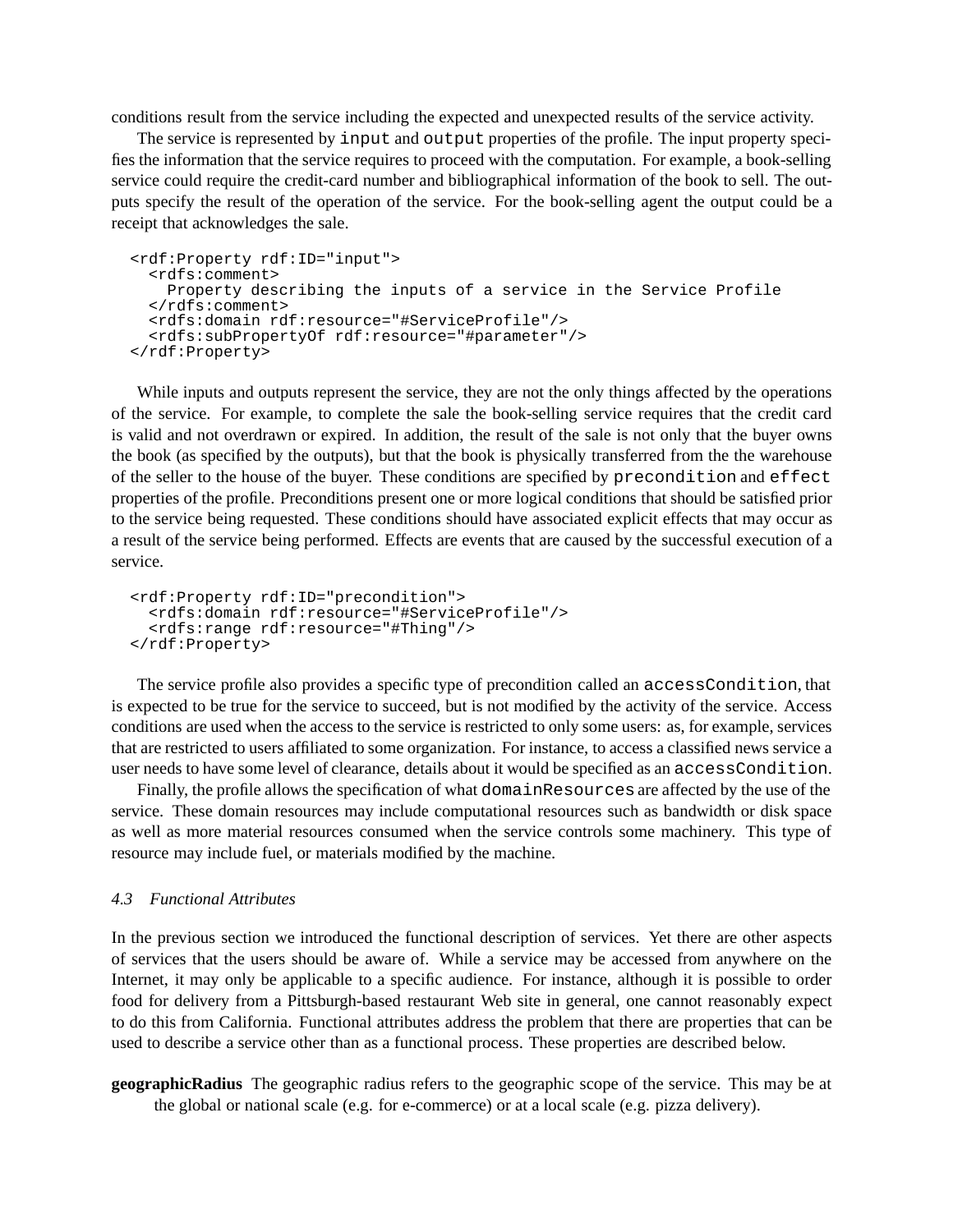- **degreeOfQuality** This property provides qualifications for the service. For example, the following two sub-properties are examples of different degrees of quality, and could be defined within some additional ontology.
- **serviceParameter** An expandable list of properties that may accompany a profile description.
- **communicationThru** This property provides a high-level summary of how a service may communicate, such as what agent communication language (ACL) is used (e.g., FIPA, KOML, SOAP). This summarizes the descriptions provided by the service grounding and are used when matching services; but is not intended to replace the detail provided by the service grounding.
- **serviceType** The service type refers to a high-level classification of the service, for example B2B, B2C etc.
- **serviceCategory** The service category refers to an ontology of services that may be on offer. High-level services could include Products as well as Problem-Solving Capabilities, Commercial Services, Information and so on.
- **qualityGuarantees** These are guarantees that the service promises to deliver, such as guaranteeing to provide the lowest possible interest rate, or a response within 3 minutes, etc.
- **qualityRating** The quality rating property represents an expandable list of rating properties that may accompany a service profile. These ratings refer to industry accepted ratings, such as the Dun and Bradstreet Rating for businesses, or the Star rating for Hotels. For example:

```
<!-- Dun and Bradstreet Rating -->
<rdf:Property rdf:ID="dAndBRating">
  <rdfs:subPropertyOf rdf:resource="#qualityRating" />
</rdf:Property>
```
As a result of the service profile, the user, be it a human, a program or another service, would be able to identify what the service provides, what conditions result from the service and whether the service is available, accessible and how it compares with other functionally equivalent services.

## **5 Modeling Services as Processes**

A more detailed perspective on services is that a service can be viewed as a *process*. We have defined a particular subclass of ServiceModel, the ProcessModel (as shown in figure 2), which draws upon wellestablished work in a variety of fields, such as AI planning and workflow automation, and which we believe will support the representational needs of a very broad array of services on the Web.

The two chief components of a process model are the *process model*, which describes a service in terms of its component actions or processes, and enables planning, composition and agent/service interoperation; and the *process control model*, which allows agents to monitor the execution of a service request. We will refer to the first part as the Process Ontology and the second as the Process Control Ontology. Only the former has been defined in the current version of DAML-S, but below we briefly describe our intentions with regard to the latter. We have defined a simple ontology of time, described below; in subsequent versions this will be elaborated. We also expect in a future version to provide an ontology of resources.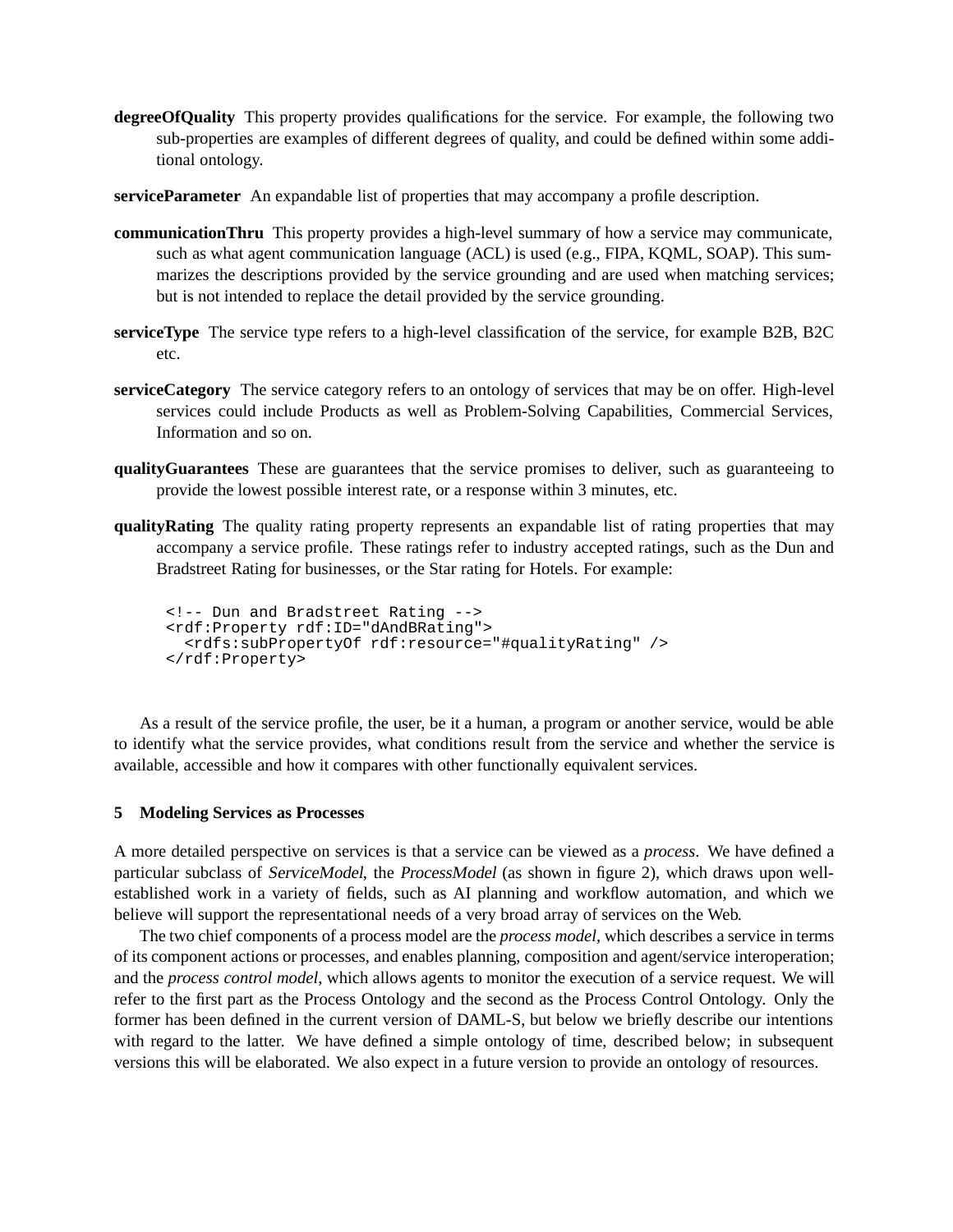

Figure 2: Top level of process modeling ontology

## *5.1 The Process Ontology*

We expect our process ontology to serve as the basis for specifying a wide array of services. In developing the ontology, we drew from a variety of sources, including work in AI on standardizations of planning languages [9], work in programming languages and distributed systems [16, 15], emerging standards in process modeling and workflow technology such as the NIST's Process Specification Language (PSL) [19] and the Workflow Management Coalition effort (http://www.aiim.org/wfmc), work on modeling verb semantics and event structure [17], previous work on action-inspired Web service markup [14], work in AI on modeling complex actions [11], and work in agent communication languages [12, 8].

The primary kind of entity in the Process Ontology is, unsurprisingly, a "process". A process can have any number of inputs, representing the information that is, under some conditions, required for the execution of the process. It can have any number of outputs, the information that the process provides, conditionally, after its execution. Participants and other parameters may be specified; for example, the participants may include the roles in the event frame, such as the agents, patient, and instrument, whereas other parameters, especially for physical devices, might be rates, forces, and knob-settings. There can be any number of preconditions, which must all hold in order for the process to be invoked. Finally, the process can have any number of effects.

A process can often be viewed either as a primitive, undecomposable process or as a composite process, decomposable into other primitive or composite processes. Either perspective may be the more useful in some given context. Thus, a top-level PROCESS class has, as its sole subclass, COMPOSITEPROCESS, which in turn is subclassed by a variety of control structures.

 ${}^8$ This term was chosen over the terms "event" and "action", in part because it is more suggestive of internal structure than "event" and because it does not necessarily presume an agent executing the process and thus is more general than "action". Ultimately, however, the choice is arbitrary. It is modeled after computational procedures or planning operators.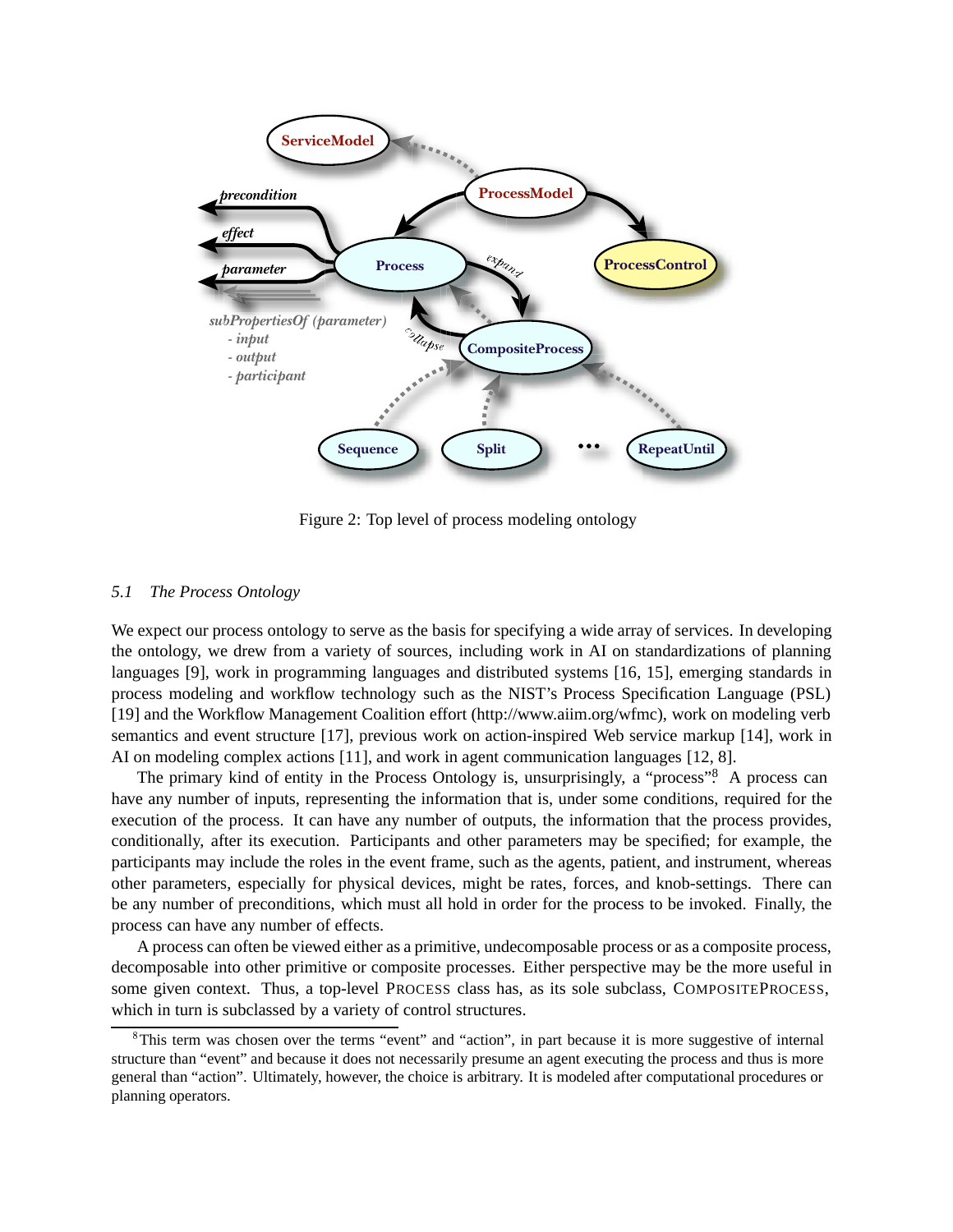More precisely, in DAML-S:

#### **Process**

```
<rdfs:Class rdf:ID="Process">
 <rdfs:comment> Top-level class for describing how a service works
  </rdfs:comment>
</rdfs:Class>
```
Class PROCESS has related properties parameter, input, output, participant, precondition, and (conditional) effect. Each of these properties ranges over a DAML object, which, at the upper ontology level, is not restricted at all. The properties input, output, and participant are categorized as subproperties of parameter. Subclasses of PROCESS for specific domains can use DAML language elements to indicate more specific range restrictions, as well as cardinality restrictions for each of these properties.

The following is an example of a property definition:

```
<rdf:Property rdf:ID="parameter">
  <rdfs:domain rdf:resource="#Process"/>
  <rdfs:range rdf:resource=""http://www.daml.org/2001/03/daml+oil#Thing"/>
</rdf:Property>
```
In addition to its action-related properties, a PROCESS has a number of bookkeeping properties such as name(rdf:literal), address (URI), documentsread (URI), documentsupdated (URI), and so on.

**CompositeProcess**

```
<daml:Class rdf:ID="CompositeProcess">
  <daml:intersectionOf rdf:parseType="daml:collection">
    <daml:Class rdf:about="#Process"/>
    <daml:Restriction daml:minCardinality="1">
      <daml:onProperty rdf:resource="#components"/>
    </daml:Restriction>
  </daml:intersectionOf>
</daml:Class>
<rdf:Property rdf:ID="components">
  <rdfs:comment>
   Holds the specific arrangement of subprocesses.
  </rdfs:comment>
  <rdfs:domain rdf:resource="#CompositeProcess"/>
</rdf:Property>
```
Composite processes are processes that have additional properties called components to indicate the ordering and conditional execution of the subprocesses from which they are composed. For instance, the composite process, SEQUENCE, has a components property that ranges over a PROCESSLIST (a list whose items are restricted to be simple or composite processes). In the process "upper ontology", we have attempted to come up with a minimal set of process classes that can be specialized to describe a variety of Web services. This minimal set consists of Sequence, Split, Split + Join, Choice, Unordered, Condition, If-Then-Else, Iterate, Repeat-While, and Repeat-Until.

Note that while a composite process is a process, and thus has slots for preconditions and effects, there may be no easy way to compute these values for an arbitrary composite process, given its component sub-processes.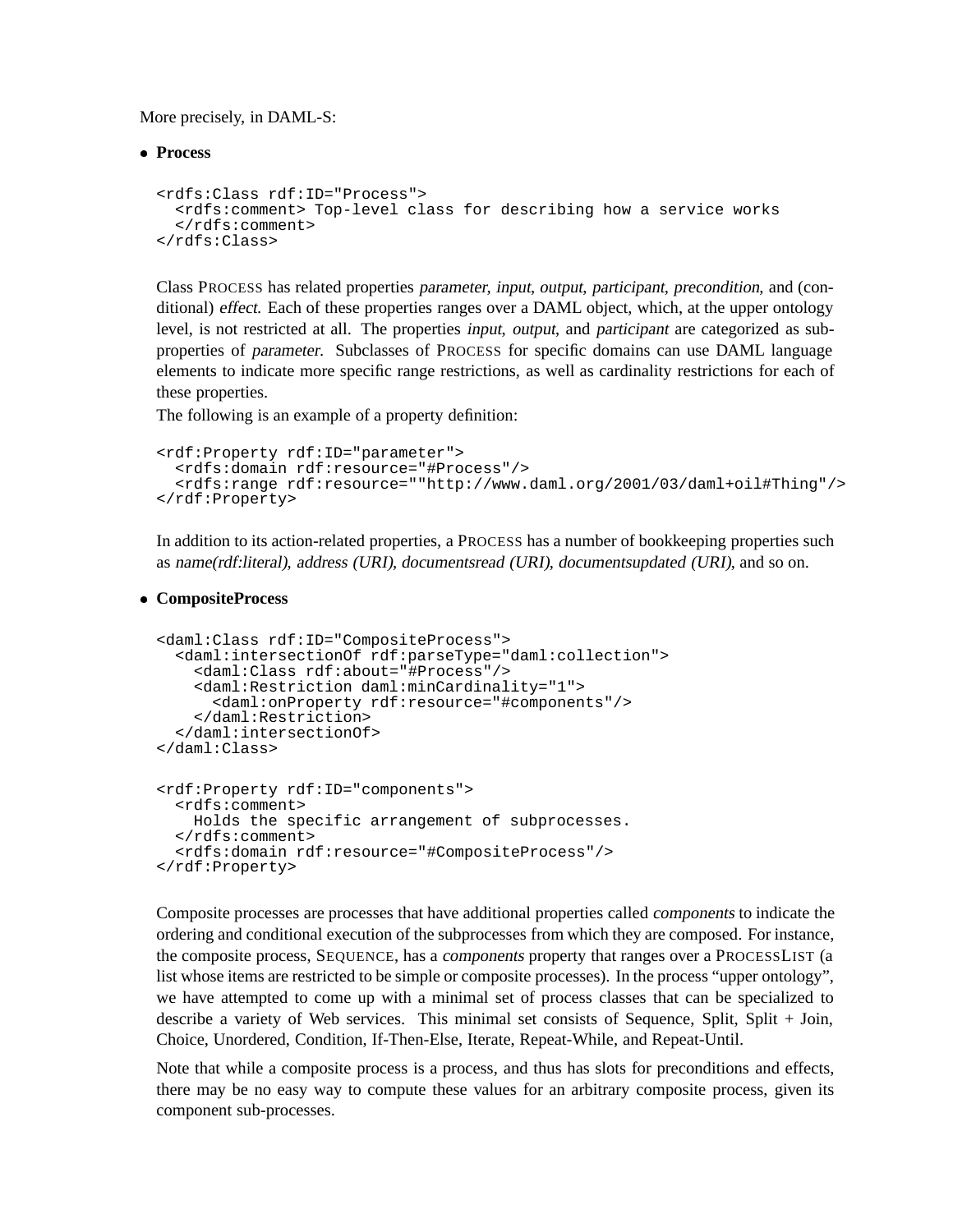There are two fundamental relations between processes and composite processes. The EXPAND relation associates a Process with the CompositeProcess describing its component subprocesses, while its inverse, the COLLAPSE relation represents the association of the CompositeProcess to its atomic Process form. Expanding is intended to provide a "glassbox" and collapsing a "blackbox" view of the process. The expanded version is likely to be used for service composition (both off-line and runtime) and the collapsed version for service execution.

The minimal set of composition templates (subclasses of *CompositeProcess*) is as follows:

**Sequence** : A list of Processes to be done in order. We use a DAML restriction to restrict the components of a Sequence process to be a List of subprocesses (simple and/or composite).

```
<rdfs:Class rdf:ID="Sequence">
  <daml:intersectionOf rdf:parseType="daml:collection">
    <rdfs:Class> rdf:about="#Process" </rdfs:Class>
    <daml:Restriction>
      <daml:onProperty rdf:resource="#components"/>
      <daml:toClass rdf:resource="#ProcessList"/>
    </daml:Restriction>
  <daml:intersectionOf>
</rdfs:Class>
```
**Split** : The components of a Split process are a bag of sub-processes to be executed concurrently. No further specification about waiting or synchronization is made at this level.

```
<rdfs:Class rdf:ID="Split">
  <daml:intersectionOf rdf:parseType="daml:collection">
    <rdfs:Class> rdf:about ="#Process" </rdfs:Class>
    <daml:Restriction>
      <daml:onProperty rdf:resource="#components"/>
      <daml:toClass rdf:resource="#ProcessBag"/>
    </daml:Restriction>
  <daml:intersectionOf>
</rdfs:Class>
```
Split is similar to other ontologies' use of Fork, Concurrent, or Parallel. We use the DAML sameClassAs feature to accommodate the different standards for specifying this.

- **Unordered** : Here a bag of processes can be executed in any order. No further constraints are specified. All processes must be executed.
- **Split+Join** : Here the process consists of concurrent execution of a bunch of sub-processes with barrier synchronization. With Split and Split and Join, we can define processes that have partial synchronization (e.g., split all and join some sub-bag).
- **Choice** : Choice is a composite process with additional properties "chosen" and "chooseFrom". These properties can be used both for process and execution control (e.g., choose from "choose-From" and do "chosen" in sequence, or choose from "chooseFrom" and do "chosen" in parallel) as well for constructing new subclasses like "choose at least n from m", "choose exactly n from m", "choose at most n from m" 9, and so on.
- **Condition** : Conditions are composite processes with an output property (conditionValue) whose range is a binary value. Conditions usually correspond to test actions, but they may be world states, resource levels, timeouts or other things affecting the evolution of processes.

 $<sup>9</sup>$ This can be obtained by restricting the size of the Process Bag that corresponds to the "components" of the</sup> chosen and chooseFrom subprocesses using cardinality, min-cardinality, max-cardinality to get choose(n, m)( $0 \le$  $n \leq |components(chooseFrom)|, 0 < m \leq |components(chosen)|).$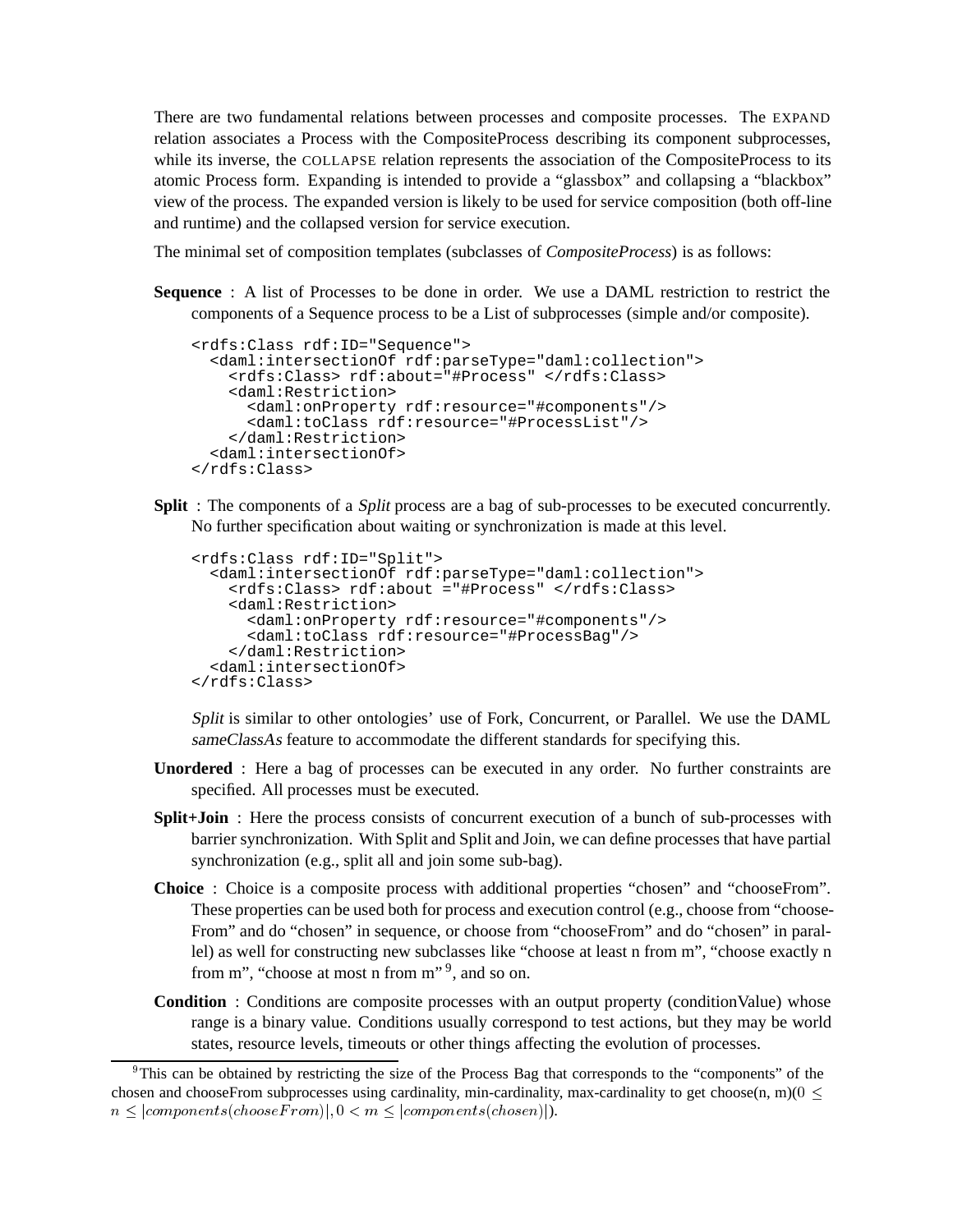**If-Then-Else** : The If-Then-Else class is a composite process that has properties "ifCondition", "then" and "else" holding different aspects of the If-Then-Else composite process. Its semantics is intended as "Test If-condition; if True do Then, if False do Else."

```
<rdf:Property rdf:ID="ifCondition">
  <rdfs:comment> The if condition of an if-then-else </rdfs:comment>
  <rdfs:domain rdf:resource="#If-Then-Else"/>
  <rdfs:range> rdf:resource ="#Condition" </rdfs:range>
</rdf:Property>
<rdf:Property rdf:ID="then">
  <rdfs:domain rdf:resource="#If-Then-Else"/>
  <rdfs:range rdf:resource="#CompositeProcess"/>
</rdf:Property>
<rdf:Property rdf:ID="else">
  <rdfs:domain rdf:resource="#If-Then-Else"/>
  <rdfs:range rdf:resource="#CompositeProcess"/>
</rdf:Property>
```
- **Iterate** : Iterate is a composite process whose next process property has the same value as the current process. Repeat is defined as a synonym of the iterate class. The repeat/iterate process makes no assumption about how many iterations are made or when to initiate, terminate or resume. The initiation, termination or maintainance condition could be specified with a whileCondition or an untilCondition as below.<sup>10</sup>
- **Repeat-Until** : The Repeat-Until class is similar to the Repeat-While class in that specializes the If-Then-Else class where the "ifCondition" is the same as the untilCondition and different from the Repeat-While class in that the "else" (compared to "then") property is the repeated process. Thus the process repeats till the untilCondition becomes true.

# *5.2 Process Control Ontology*

A process instantiation represents a complex process that is executing in the world. To monitor and control the execution of a process, an agent needs a model to interpret process instantiations with three characteristics:

- 1. It should provide the mapping rules for the various input state properties (inputs, preconditions) to the corresponding output state properties.
- 2. It should provide a model of the temporal or state dependencies described by the sequence, split, split+join, etc constructs.
- 3. It should provide representations for messages about the execution state of atomic and composite processes sufficient to do execution monitoring. This allows an agent to keep track of the status of executions, including successful, failed and interrupted processes, and to respond to each appropriately.

We have not defined a process control ontology in the current version of DAML-S, but we plan to in a future version.

 $10$  Another possible extension is to ability to define counters and use their values as termination conditions. This could be part of an extended process control and execution monitoring ontology.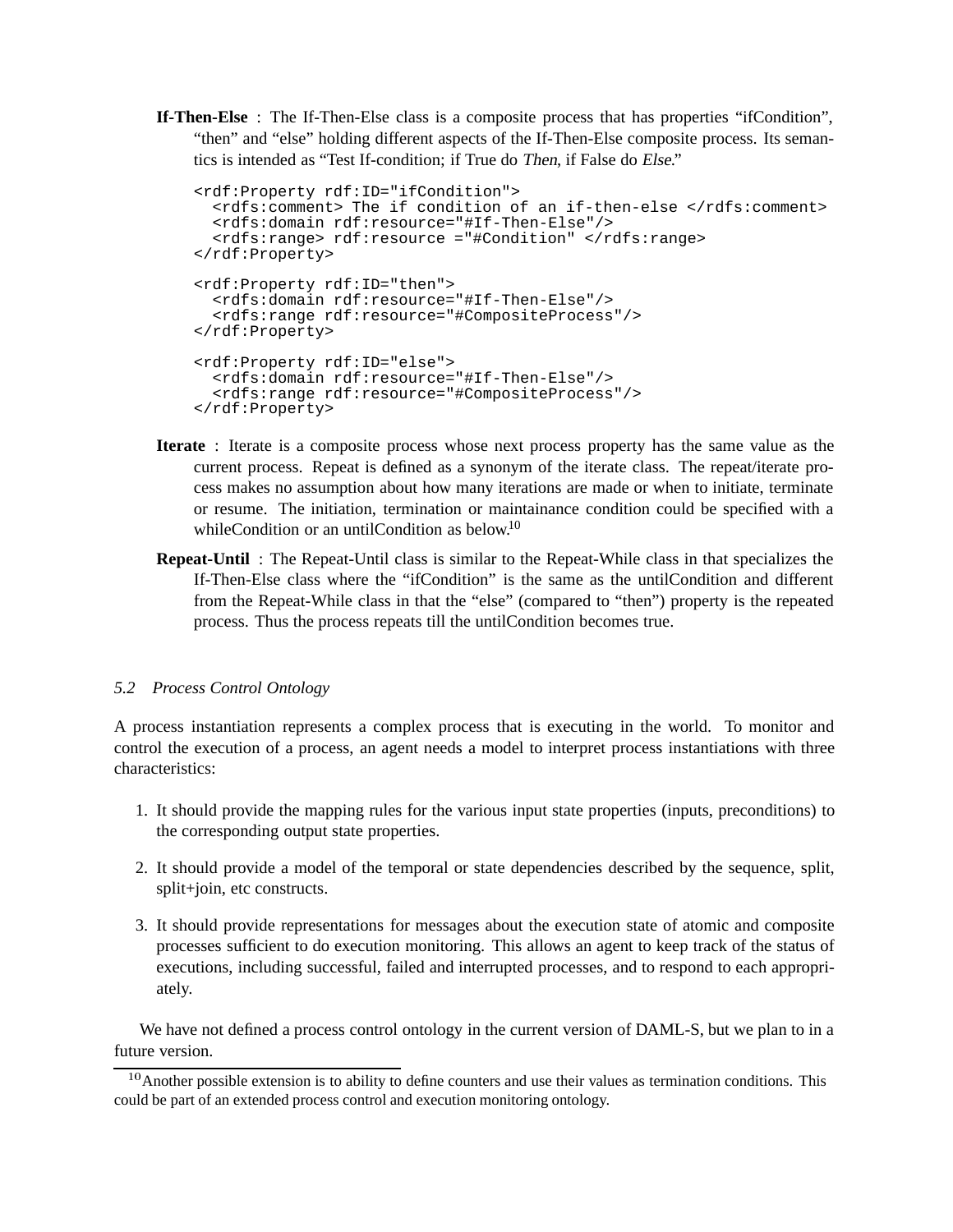#### *5.3 Time*

For the initial version of DAML-S we have defined a very simple upper ontology for time. There are two classes of entities—instants and intervals. Each is a subclass of temporal-entity.

There are three relations that may obtain between an instant and an interval, defined as DAML-S properties:

- 1. The Start-of property whose domain is the Interval class and whose range is an Instant.
- 2. The End-of property whose domain is the Interval class and whose range is an Instant.
- 3. The Inside property whose domain is the Interval class and whose range is an Instant.

No assumption is made that intervals *consist of* instants.

There are two possible relations that may obtain between a process and one of the temporal objects. A process may be in an *at-time* relation to an instant or in a *during* relation to an interval. Whether a particular process is viewed as instantaneous or as occuring over an interval is a granularity decision that may vary according to the context of use. These relations are defined in DAML-S as properties of processes.

- 1. The At-time property: its domain is the Process class and its range is an Instant.
- 2. The During property: its domain is the Process class and its range is an Interval.

Viewed as intervals, processes could have properties such as startTime and endTime which are synonymous (daml:samePropertyAs) with the Start-Of and End-Of relation that obtains between intervals and instants.

One further relation can hold between two temporal entities—the *before* relation. The intended semantics is that for an instant or interval to be before another instant or interval, there can be no overlap or abutment between the former and the latter. In DAML-S the Before property whose domain is the Temporal-entity class and whose range is a Temporal-entity.

Different communities have different ways of representing the times and durations of states and events (processes). For example, states and events can both have durations, and at least events can be instantaneous; or events can only be instantaneous and only states can have durations. Events that one might consider as having duration (e.g., heating water) are modeled as a state of the system that is initiated and terminated by instantaneous events. That is, there is the instantaneous event of the start of the heating at the start of an interval, that transitions the system into a state in which the water is heating. The state continues until another instantaneous event occurs—the stopping of the event at the end of the interval. These two perspectives on events are straightforwardly interdefinable in terms of the ontology we have provided. Thus, DAML-S supports both.

The various relations between intervals defined in Allen's temporal interval calculus [1] can be defined in a straightforward fashion in terms of *before* and identity on the start and end points. For example, two intervals meet when the end of one is identical to the start of the other. Thus, in the near future, when DAML is augmented with the capability of defining logical rules, it will be easy to incorporate the interval calculus into DAML-S. In addition, in future versions of DAML-S we will define primitives for measuring durations and for specifying clock and calendar time.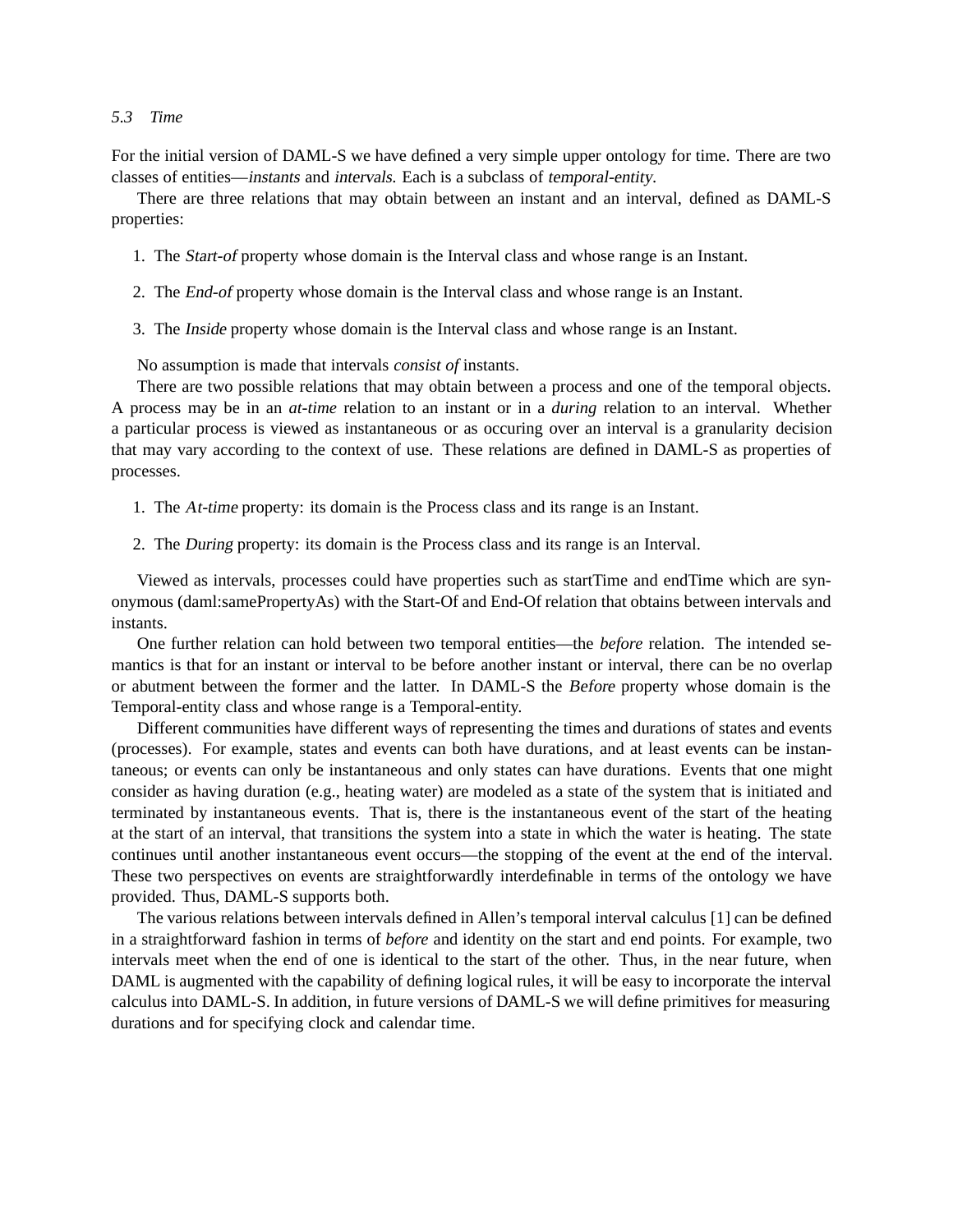## **6 Example Walk-Through**

To illustrate the concepts described in this paper, we have developed an example of a fictitious bookbuying service offered by the Web service provider, Congo Inc. Congo has a suite of programs that they are making accessible on the Web. Congo wishes to compose these individual programs into Web services that it offers to its users. We focus here on the Web service of buying a book, CongoBuy. In the DAML-S release, we present a walk-through that steps through the process of creating DAML-S markup for  $Cong^{11}$ .

We take the perspective of the typical Web service provider and consider three automation tasks that a Web service provider might wish to enable with DAML-S: 1) automatic Web service discovery, 2) automatic Web service invocation, and 3) automatic Web service composition and interoperation. For the purposes of this paper, we limit our discussion to the second and third tasks.

#### *6.1 Web Service Invocation*

To automate Web Service Invocation, DAML-S markup must tell a program how to automatically construct an (http) call to execute or invoke a Web service, and what output(s) may be returned from the service. To enable such functionality, the process ontology in DAML-S provides markup to describe individual and composite Web-accessible programs as either simple or composite processes.

#### *6.1.1 Define the Service as a Process*

Congo Inc. provides the CongoBuy Web service to its customers. We view the CongoBuy Web service as a Process, i.e., it is a subclass of the class Process in the process ontology.

```
<rdfs:Class rdf:ID="CongoBuy">
  <rdfs:subClassOf rdf:resource=
    "http://www.daml.org/services/daml-s/2001/05/Process.daml#Process"/>
</rdfs:Class>
```
Although the CongoBuy service is actually a predetermined composition of several of Congo's Webaccessible programs, it is useful to initially view it as a black-box process. The black-box process, CongoBuy has a variety of invocation-relevant properties, including input, (conditional) output and parameter. For example, input to the CongoBuy book-buying service includes the name of the book (bookName), the customer's credit card number, and their account number and password. If the service being described is simple in that it is not the composition of other services or programs, then the service inputs are simply the set of inputs that must be provided in the service invocation. The outputs are the outputs returned from the service invocation. Note that these outputs may be conditional. For example the output of a book-buying service will vary depending upon whether the book is in or out of stock.

In contrast, if the service is composed of other services, as is the case with CongoBuy, then the rationale for specification of the inputs, outputs and parameters is more difficult, and the utility of these properties is limited. In the simplest case, the inputs and outputs of the black-box process can be defined to be the composition of all the possible inputs and all the possible (conditional) outputs of the simple services that the black-box process may invoke, taking every possible path through the composition of simple services. Note however that this is not a very exacting specification. In particular, the collection of outputs may be contradictory (e.g., one path of CongoBuy may lead to confirmation of a purchase, while another may lead to confirmation of no purchase). The conditions under which inputs and outputs arise are encoded exactly in the expand of this black-box process, and can be retrieved from the expanded process. The inputs, outputs and parameters for the black-box process are designed to be a useful shorthand. Thus, it

 $11$  The Congo example can be found at http://www.daml.org/services/daml-s/2001/05/Congo.daml.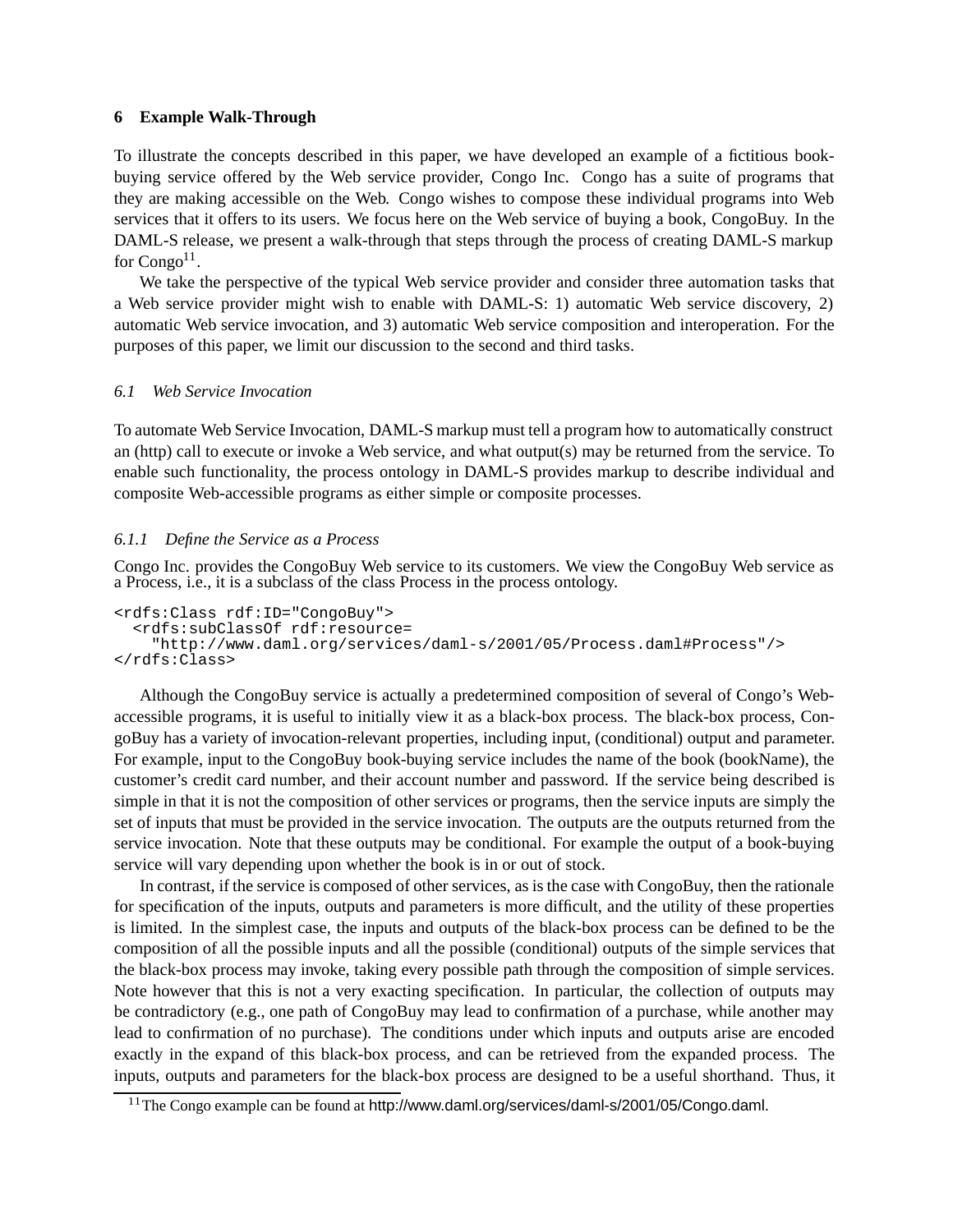could be argued that the inputs and outputs should describe the most likely inputs and outputs through the system. However, in some cases, even this is difficult to define. For now, DAML-S leaves this decision up to the Web service provider.

The following is an example of one input to CongoBuy. Note that it is a subproperty of the property input of Process, from the process model.

```
<rdf:Property rdf:ID="bookName">
  <rdfs:subPropertyOf rdf:resource=
    "http://www.daml.org/services/daml-s/2001/05/Process.daml#input"/>
  <rdfs:domain rdf:resource="#CongoBuy"/>
  <rdfs:range rdf:resource="http://www.w3.org/2000/10/XMLSchema#string"/>
</rdf:Property>
```
An output can similarly be defined as a subproperty of the property output of Process. In a real bookbuying service, this output would likely be conditioned on the book being in stock, or the customer's credit card being valid, but to simplify our example, we assume Congo has an infinite supply of books, and infinite generosity.

```
<rdf:Property rdf:ID="eReceiptOutput">
  <rdfs:subPropertyOf rdf:resource=
    "http://www.daml.org/services/daml-s/2001/05/Process.daml#output"/>
  <rdfs:range rdf:resource="#EReceipt"/>
</rdf:Property>
```
In addition to input and output properties, each service has parameter properties. A parameter is something that affects the outcome of the process, but which is not an input provided by the invoker of the process. It may be known by the service, or retrieved by the service from elsewhere. For example, the fact that the customer's credit card is valid, is a parameter in our CongoBuy process, and is relevant when considering the use of the CongoBuy, but it is not an input or output of CongoBuy.

```
<rdf:Property rdf:ID="creditCardValidity">
  <rdfs:subPropertyOf rdf:resource=
    "http://www.daml.org/services/daml-s/2001/05/Process.daml#parameter"/>
  <rdfs:range rdf:resource="#ValidityType"/>
</rdf:Property>
```
## *6.1.2 Define the Process as a Composition of Processes*

Given the variability in the specification of inputs, outputs and parameters, it is generally insufficient to simply specify a service as a black-box process, if the objective is to automate service invocation. We must expand the black-box service to describe its composite processes. This is achieved by first defining the individual processes and then defining their composition as a composite process.

## **Define the Individual Processes**

We first define each of the simple services in CongoBuy, i.e., LocateBook, PutInCart, etc.<sup>12</sup>

```
<rdfs:Class rdf:ID="LocateBook">
 <rdfs:subClassOf rdf:resource="#CongoBuy"/>
</rdfs:Class>
```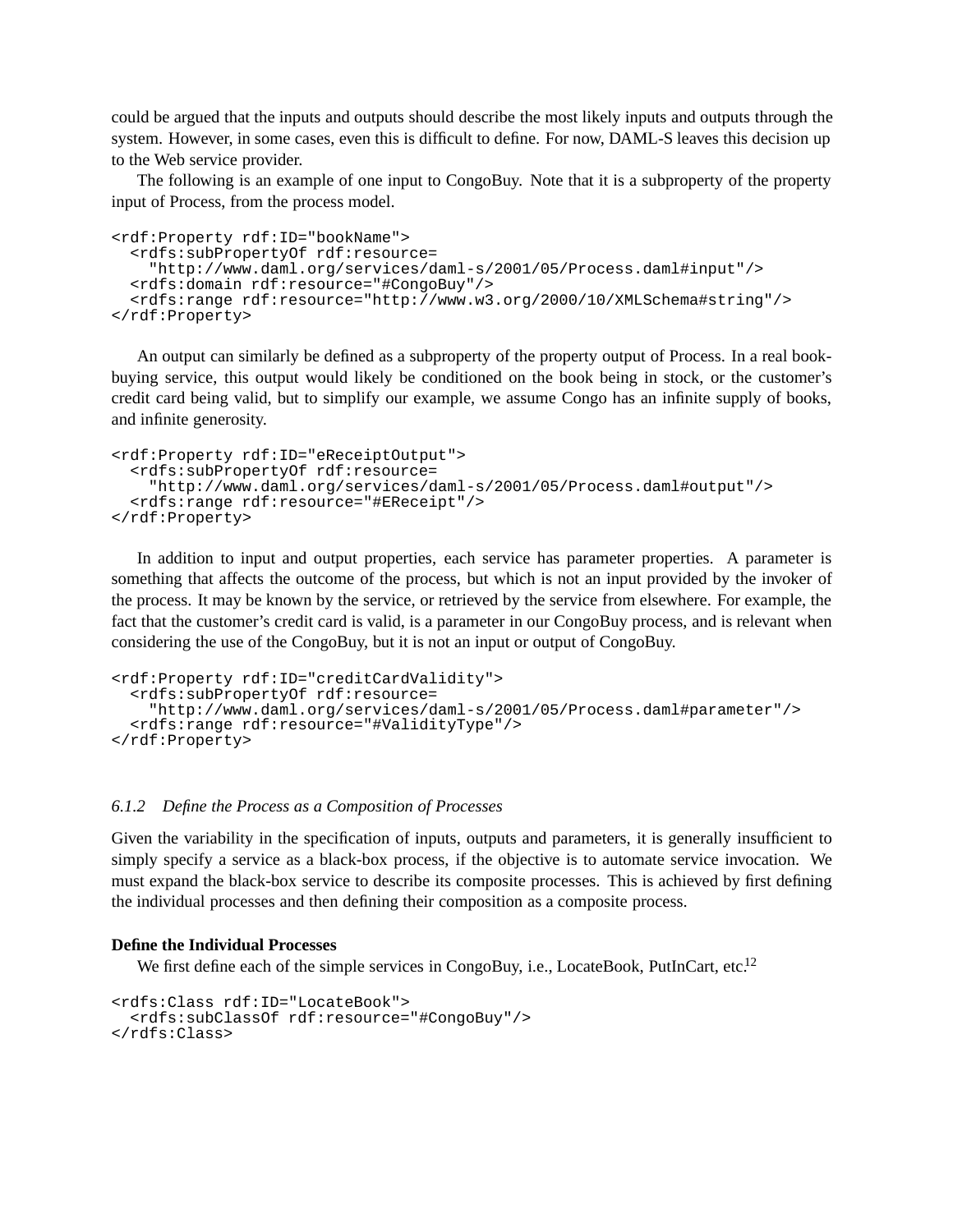```
<rdfs:Class rdf:ID="PutInCart">
  <rdfs:subClassOf rdf:resource="#CongoBuy"/>
</rdfs:Class>
<rdf:Property rdf:ID="bookSelected">
  <rdfs:subPropertyOf rdf:resource=
    "http://www.daml.org/services/daml-s/2001/05/Process.daml#input"/>
  <rdfs:domain rdf:resource="#PutInCart"/>
  <rdfs:range rdf:resource="http://www.w3.org/2000/10/XMLSchema#string"/>
</rdf:Property>
```
#### **Define the Composition of the Individual Processes**

The composition of each of our simple services can be defined by using the composition constructs created in the process ontology, i.e., Sequence, Split, Split + Join, Unordered, Condition, If-Then-Else, Repeat-While, Repeat-Until. We first create an expand class and then construct the overall expand class recursively in a top- down manner.

```
<process:expand>
  <rdfs:Class> rdfs:about ="#CongoBuy"</rdfs:Class>
  <rdfs:Class> rdfs:about ="#ExpandedCongoBuy"</rdfs:Class>
</process:expand>
```
Each process has a property called components (itself a bag of processes). The processes in the bag may be other simple or composite processes. As such, they recursively define the composition of simple processes that defines the black-box process CongoBuy.

The expanded CongoBuy process (ExpandedCongoBuy) is comprised of a sequence of two processes, a simple process that locates a book (LocateBook), and a complex process that buys the book (CongoBuyBook). We define them as follows<sup>13</sup>:

```
<rdfs:Class rdf:ID="ExpandedCongoBuy">
  <daml:intersectionOf rdf:parseType="daml:collection">
    <daml:Class rdf:about=
      "http://www.daml.org/services/daml-s/2001/05/Process.daml#Sequence"/>
    <daml:Restriction>
      <daml:onProperty rdf:resource=
        "http://www.daml.org/services/daml-s/2001/05/Process.daml#components"/>
      <daml:toClass>
        <daml:Class>
          <daml:intersectionOf rdf:parseType="daml:collection">
            <daml:Restriction>
              <daml:onProperty rdf:resource=
        "http://www.daml.org/services/daml-s/2001/05/Process.daml#firstItem"/>
              <daml:toClass rdf:resource ="#LocateBook"/>
            </daml:Restriction>
            <daml:Restriction>
              <daml:onProperty rdf:resource=
        "http://www.daml.org/services/daml-s/2001/05/Process.daml#secondItem"/>
              <daml:toClass rdf:resource ="#CongoBuyBook"/>
            </daml:Restriction>
          </daml:intersectionOf>
        </daml:Class>
      </daml:toClass>
    </daml:Restriction>
  </daml:intersectionOf>
</rdfs:Class>
```
 $12$ See http://www.daml.org/services/daml-s/2001/05/Congo.daml. Additional DAML code is needed here to specify the relationship between the bookName property of CongoBuy and the bookSelected property of PutInCart. As of this writing, discussions are underway to determine the best way to indicate this relationship in DAML+OIL.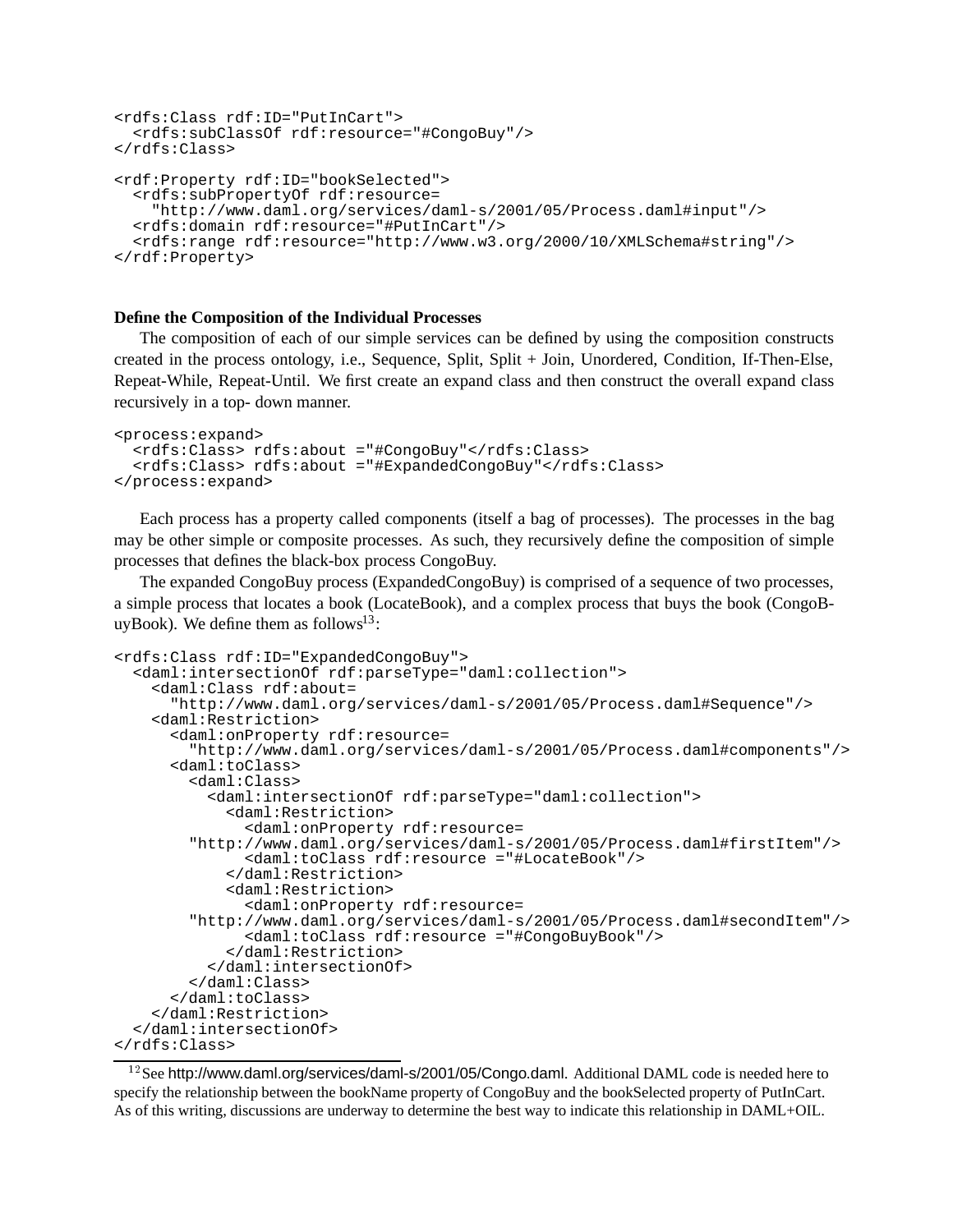In the full Congo.daml example, CongoBuyBook is a composite process that is further decomposed, eventually terminating in a composition of simple processes. With this markup we complete our markup to enable automated service invocation.

#### *6.1.3 Automated Service Composition and Interoperation*

The DAML-S markup required to automate service composition and interoperation builds directly on the markup for service invocation. In order to automate service composition and interoperation, we must also encode the effects a service has upon the world, and the preconditions for performing that service. For example, when a human being goes to www.congo.com and successfully executes the CongoBuy service, the human knows that they have purchased a book, that their credit card will be debited, and that they will receive a book at the address they provided. Such consequences of Web service execution are not part of the input/output markup we created for automating service invocation.

The process ontology provides precondition and effect properties of a process to encode this information. As with our markup for automated service invocation, we define preconditions and effects both for the black-box process CongoBuy and for each of the simple processes that define its composition, and as with defining inputs and outputs, it is easiest to define the preconditions and effects for each of the simple processes first, and then to aggregate them into preconditions and effects for CongoBuy. The markup is analogous to the markup for input and (conditional) output, but is with respect to the properties precondition and (conditional) effect, instead.

#### **7 Related Efforts**

Industry efforts to develop standards for electronic commerce, and in particular for the description of Web-based services currently revolve around UDDI, WSDL, and ebXML [23]. There have also been company-specific initiatives to define architectures for e-commerce, most notably E-speak from Hewlett-Packard.

Nevertheless, we believe that DAML-S provides functionality that the other efforts do not. In comparison to the DAML-S characterization of services, the industry standards mostly focus on presenting a ServiceProfile and a ServiceGrounding of services (to use DAML-S terminology). ServiceGroundings are supported by all the standards. However, they are limited with respect to DAML-S profiles in that they cannot express logical statements, e.g. preconditions and postconditions, or rules to describe dependencies between the profile elements. Input and output types are supported to varying extents. Furthermore, DAML-S supports the description of certain functional attributes of services, which are not covered in the other standards, such as qualityGuarantees and serviceType.

With respect to the four tasks of automatic Web service discovery, automatic Web service invocation, automatic Web service interoperation and composition, and automatic Web service execution monitoring that DAML-S is meant to support, the standards primarily enable the first and the second tasks to a certain extent. These standards are still evolving and it is unclear at present to what extent composition will be addressed. At the moment, the standards do not consider the ServiceModel of a service and thus, they also do not support execution monitoring, as defined in this paper.

In the following sections, we look in greater detail at each of these technologies in turn and compare them to DAML-S.

 $^{13}$ firstItem and secondItem are easily defined.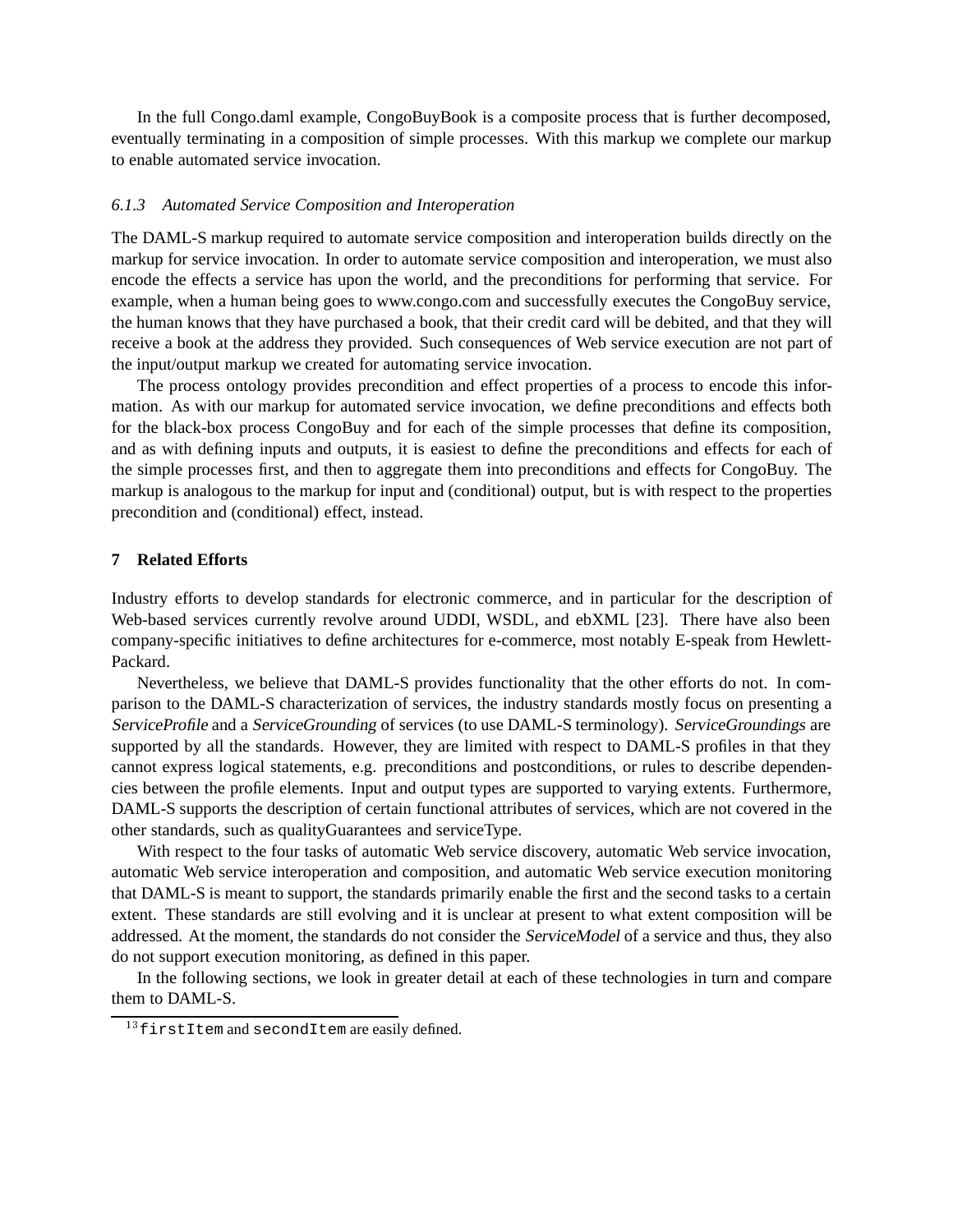#### *7.1 UDDI*

UDDI (Universal Description, Discovery and Integration) is an initiative proposed by Microsoft, IBM and Ariba to develop a standard for an online registry, and to enable the publishing and dynamic discovery of Web services offered by businesses [22]. UDDI allows programmers and other representatives of a business to locate potential business partners and form business relationships on the basis of the services they provide. It thus facilitates the creation of new business relationships.

The primary target of UDDI seems to be integration and at least semi-automation of business transactions in B2B e-commerce applications. It provides a registry for registering businesses and the services they offer. These are described according to an XML schema defined by the UDDI specification. A Web service provider registers its advertisements along with keywords for categorisation. A Web services user retrieves advertisements out of the registry based on keyword search. The UDDI search mechanism relies on pre-defined categorisation through keywords and does not refer to the semantic content of the advertisements. The registry is supposed to function in a fashion similar to white pages or yellow pages, where businesses can be looked up by name or by a standard service taxonomy as is already used within the industry. UDDI attempts to cover all kinds of services offered by businesses, including those that are offered by phone or e-mail and similar means; in principle, DAML-S could do this, but it has not been our focus.

Technically speaking, each business description in UDDI consists of a businessEntity element, akin to a White Pages element describing the contact information for a business. A businessEntity describes a business by name, a key value, categorisation, services offered (businessService elements) and contact information for the business. A businessService element describes a service using a name, key value, categorisation and multiple "bindingTemplate" elements. This can be considered to be analogous to a Yellow Pages element that categorises a business. A bindingTemplate element in turn describes the kind of access the service requires (phone, mailto, http, ftp, fax etc.), key values and tModelInstances. tModelInstances are used to describe the protocols, interchange formats that the service comprehends, that is, the technical information required to access the service. It is also used to describe the "namespaces" for the classifications used in categorisation. Many of the elements are optional, including most of the ones that would be required for matchmaking or service composition purposes.

UDDI aims to facilitate the discovery of potential business partners and the discovery of services and their groundings that are offered by known business partners. This may or may not be done automatically. When this discovery occurs, programmers affiliated with the business partners program their own systems to interact with the services discovered. This is also the model generally followed by ebXML. DAML-S enables more flexible discovery by allowing searches to take place on almost any attribute of the Service-Profile. UDDI, in contrast, allows technical searches only on tModelKeys, references to tModelInstances, which represent full specifications of a kind of service.

UDDI does not support semantic descriptions of services. Thus, depending on the functionality offered by the content language, although agents can search the UDDI registry and retrieve service descriptions, a human needs to be involved in the loop to make sense of the descriptions, and to program the access interface.

Currently, UDDI does not provide or specify content languages for advertisement. Although WSDL is most closely associated with UDDI as a content language, the specification refers to ebXML and XML/edi also as potential candidates. Content languages could be a possible bridge between UDDI and DAML-S. DAML-S is also a suitable candidate for a content language and in this sense, DAML-S and UDDI are complementary. A higher-level service or standard defined on top of UDDI could take advantage of the additional richness of content DAML-S has to offer within the UDDI registries.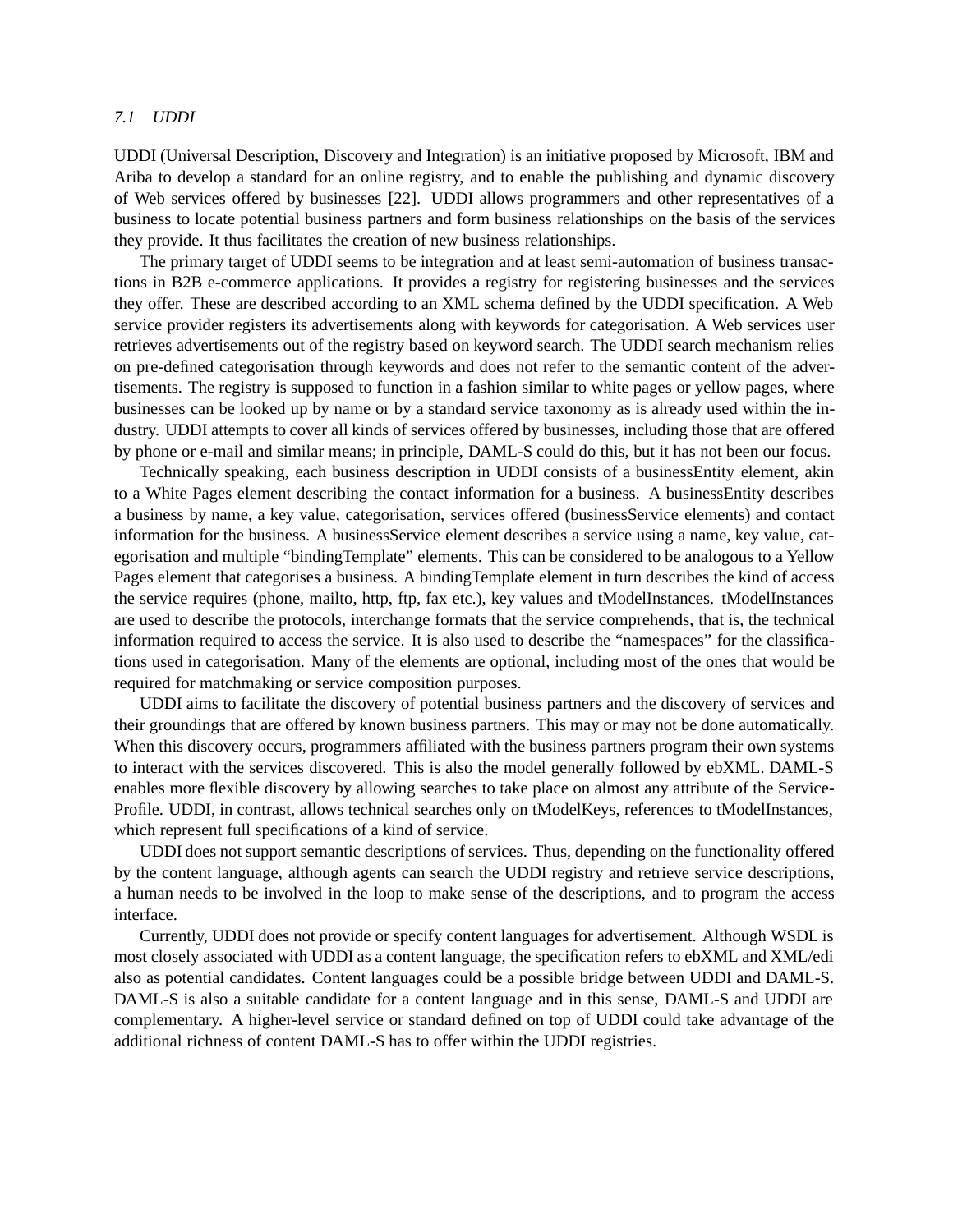#### *7.2 WSDL*

WSDL (Web Services Description Language) is an XML format, closely associated with UDDI as the language for describing interfaces to business services registered with a UDDI database. Thus, it is closer to DAML-S in terms of functionality than UDDI. Like DAML-S, it attempts to separate services, defined in abstract terms, from the concrete data formats and protocols used for implementation, and defines bindings between the abstract description and its specific realization [3]. However, the abstraction of services is at a lower level than in DAML-S.

Services are defined as sets of ports, i.e. network addresses associated with certain protocols and data format specifications. The abstract nature of a service arises from the abstract nature of the messages and operations mapped to a port and define its port type. Port types are reusable and can be bound to multiple ports [18]. There are four basic types of operations in WSDL: a one-way, a (two-way) request-response, a (two-way) solicit-response and a (one-way) notification message. A message itself is defined abstractly as a request, a response or even a parameter of a request or response and its type, as defined in a type system like XSD. They can be broken into parts to define the logical break-down of a message.

Messages and operations are defined abstractly and are thus reusable and extensible and correspond roughly to the DAML-S ServiceProfile. The service element itself incorporates both a ServiceProfile and ServiceGrounding information. WSDL service descriptions are not as expressive as DAML-S profiles. Preconditions, postconditions and effects of service access cannot be expressed within WSDL.

Like UDDI, WSDL does not support semantic description of services. WSDL focuses on the grounding of services and although it has a concept of input and output types as defined by XSD, it does not support the definition of logical constraints between its input and output parameters. Thus its support for discovery and invocation of services is less versatile than that of DAML-S.

#### *7.3 E-speak*

Hewlett-Packard is collaborating with the UDDI consortium to bring E-speak technology to the UDDI standard. E-speak and UDDI have similar goals in that they both facilitate the advertisement and discovery of services. E-speak is also comparable to WSDL in that it supports the description of service and data types [6]. It has a matching service that compares service requests with service descriptions, primarily on the basis of input-output and service type matching.

E-speak describes services (known as "Resources") as a set of attributes within several "Vocabularies". Vocabularies are sets of attributes common to a logical group of services. E-speak matches lookup requests against service descriptions with respect to these attributes. Attributes take common value types such as String, Int, Boolean and Double. There is a base vocabulary which defines basic attributes such as Name, Type (of value String only), Description, Keywords and Version. Currently, there is no semantic meaning attached to any of the attributes. Any matching which takes place is done over the service description attributes which does not distinguish between any further subtypes. DAML-S had a much richer set of attributes; in DAML-S terminology, the input/output parameters, effects and additional functional attributes. In addition, dependencies between attributes and logical constraints on them are not expressible within E-speak.

Unlike UDDI, which was intended to be an open standard from the beginning, e-speak scores relatively low on interoperability. It requires that an e-speak engine be run on all participating client machines. Furthermore, although e-speak is designed to be a full platform for Web services and could potentially expose a execution monitoring interface, service processes remain a black-box for the e-speak platform and consequently no execution monitoring can be done.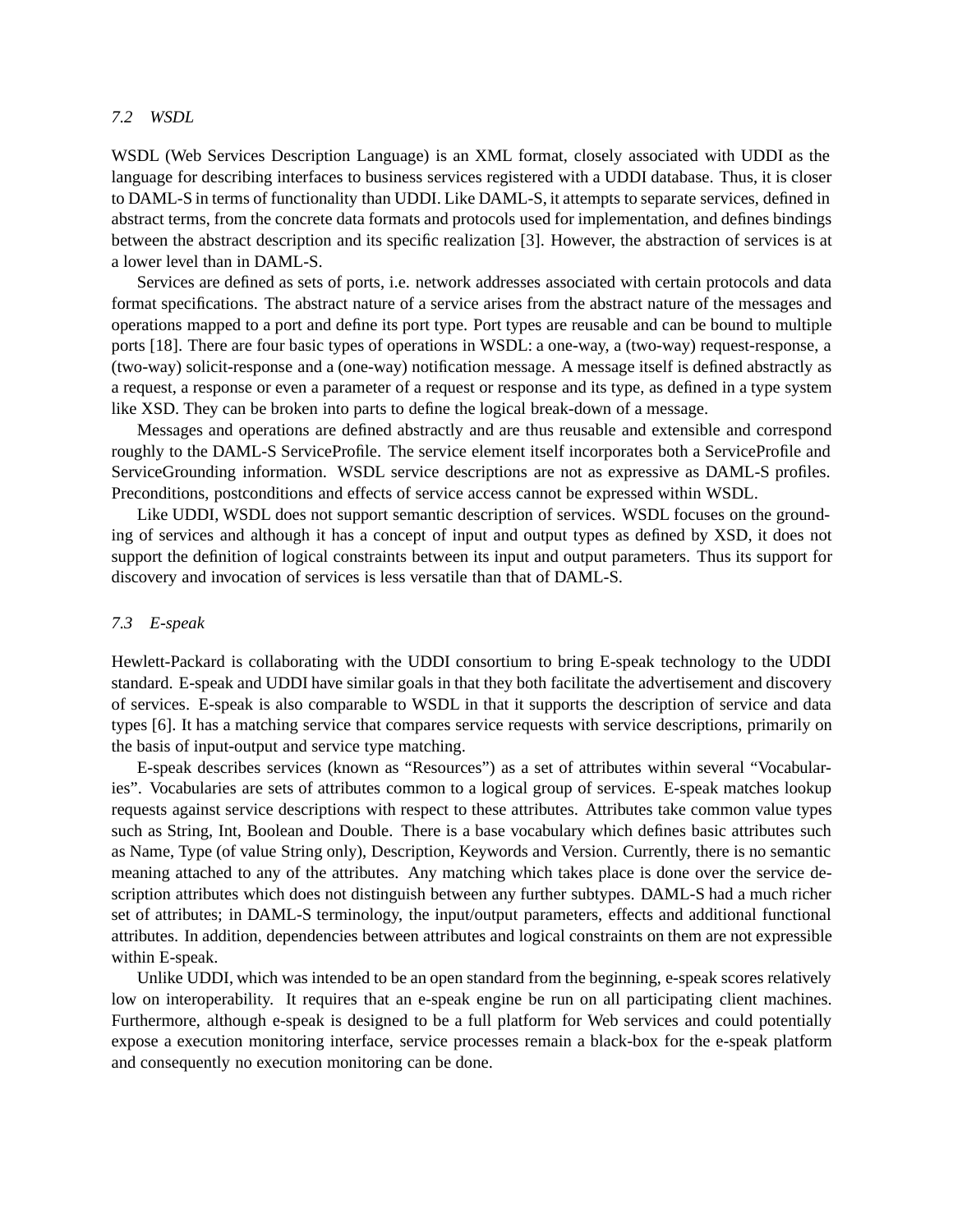#### *7.4 ebXML*

ebXML, being developed primarily by OASIS and the United Nations, approaches the problem from a workflow perspective. ebXML uses two views to describe business interactions, a Business Operational View (BOV) and a Functional Service View (FSV) [7] [23]. The BOV deals with the semantics of business data transactions, which include operational conventions, agreements, mutual obligations and the like between businesses. The FSV deals with the supporting services: their capabilities, interfaces and protocols. Although ebXML does not concentrate on only Web services, the focus of this view is essentially the same as that of the current DAML-S effort.

It has the concept of a Collaboration Protocol Profile (CPP) "which allows a Trading Partner to express their supported Business Processes and Business Service Interface requirements [such that they are understood] by other ebXML compliant Trading Partners", in effect a specification of the services offered by the Trading Partner. A Business Process is a set of business document exchanges between the Trading Partners. CPPs contain industry classification, contact information, supported Business Processes, interface requirements etc. They are registered within an ebXML registry, in which there is discovery of other Trading Partners and the Business Processes they support. In this respect, UDDI has some similarities with ebXML. However, ebXML's scope does not extend to the manner in which the business documents are specified. This is left to the Trading Partners to agree upon a priori by the creation of a Collaboration Protocol Agreement.

In conclusion, the kind of functionality, interoperability and dynamic matchmaking capabilities provided by DAML-S is only partially supported, as the standards are currently positioned, by WSDL and UDDI. UDDI may become more sophisticated as it incorporates e-speak-like functionalities, but it will not allow automatic service interoperability until it incorporates the information provided by DAML-S.

#### **8 Summary and Current Status**

DAML-S is an attempt to provide an ontology, within the framework of the DARPA Agent Markup Language, for describing Web services. It will enable users and software agents to automatically discover, invoke, compose, and monitor Web resources offering services, under specified constraints. We have released an initial version of DAML-S. It can be found at the URL: http://www.daml.org/services/daml-s

We expect to enhance it in the future in ways that we have indicated in the paper, and in response to users' experience with it. We believe it will help make the Semantic Web a place where people can not only find out information but also get things done.

#### **Acknowledgments**

The authors have profited from discussions about this work with Ron Fadel, Richard Fikes, Jessica Jenkins, James Hendler, Mark Neighbors, Tran Cao Son, and Richard Waldinger. The research was funded by the Defense Advanced Research Projects Agency as part of the DARPA Agent Markup Language (DAML) program under Air Force Research Laboratory contract F30602-00-C-0168 to SRI International, F30602-00-2-0579-P00001 to Stanford University, and F30601-00-2-0592 to Carnegie Mellon University. Additional funding was provided by Nokia Research Center.

## **References**

[1] J. F. Allen and H. A. Kautz. A model of naive temporal reasoning. In J. R. Hobbs and R. C. Moore, editors, *Formal Theories of the Commonsense World*, pages 251–268. Ablex Publishing Corp., 1985.